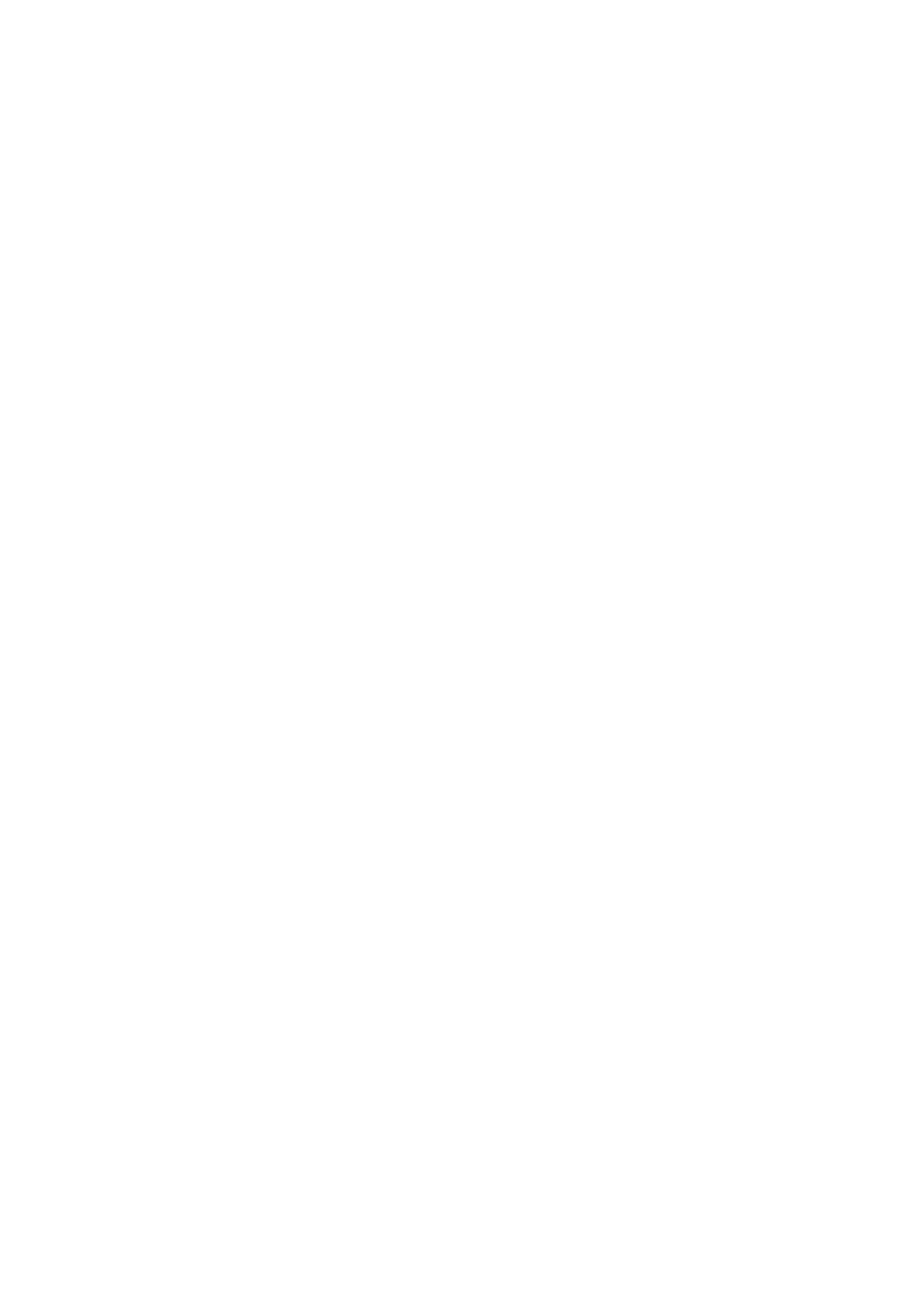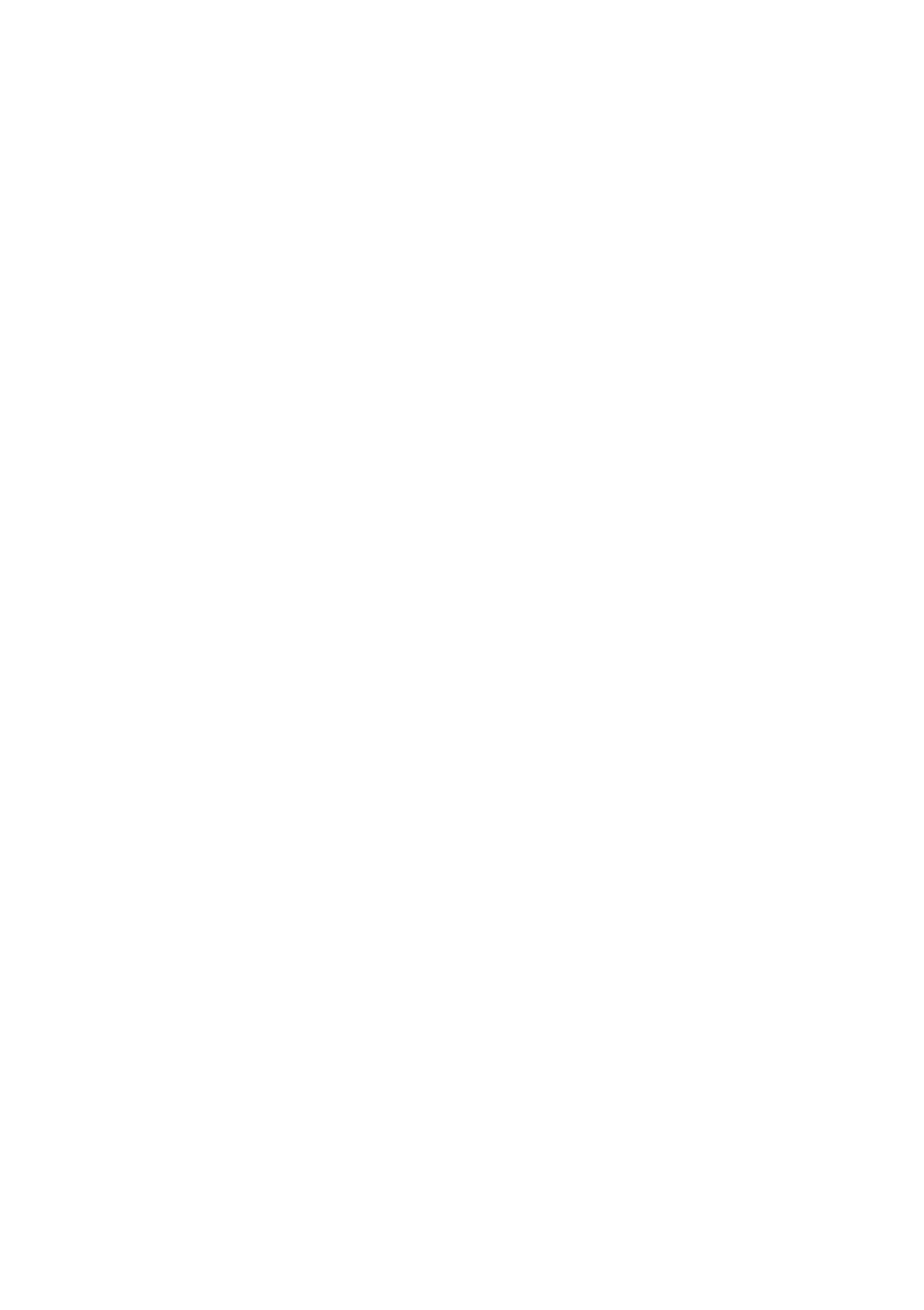# SPIN PHYSICS, SPIN CHEMISTRY AND SPIN TECHNOLOGY

PROGRAM OF THE INTERNATIONAL CONFERENCE

KAZAN, NOVEMBER 1–5, 2011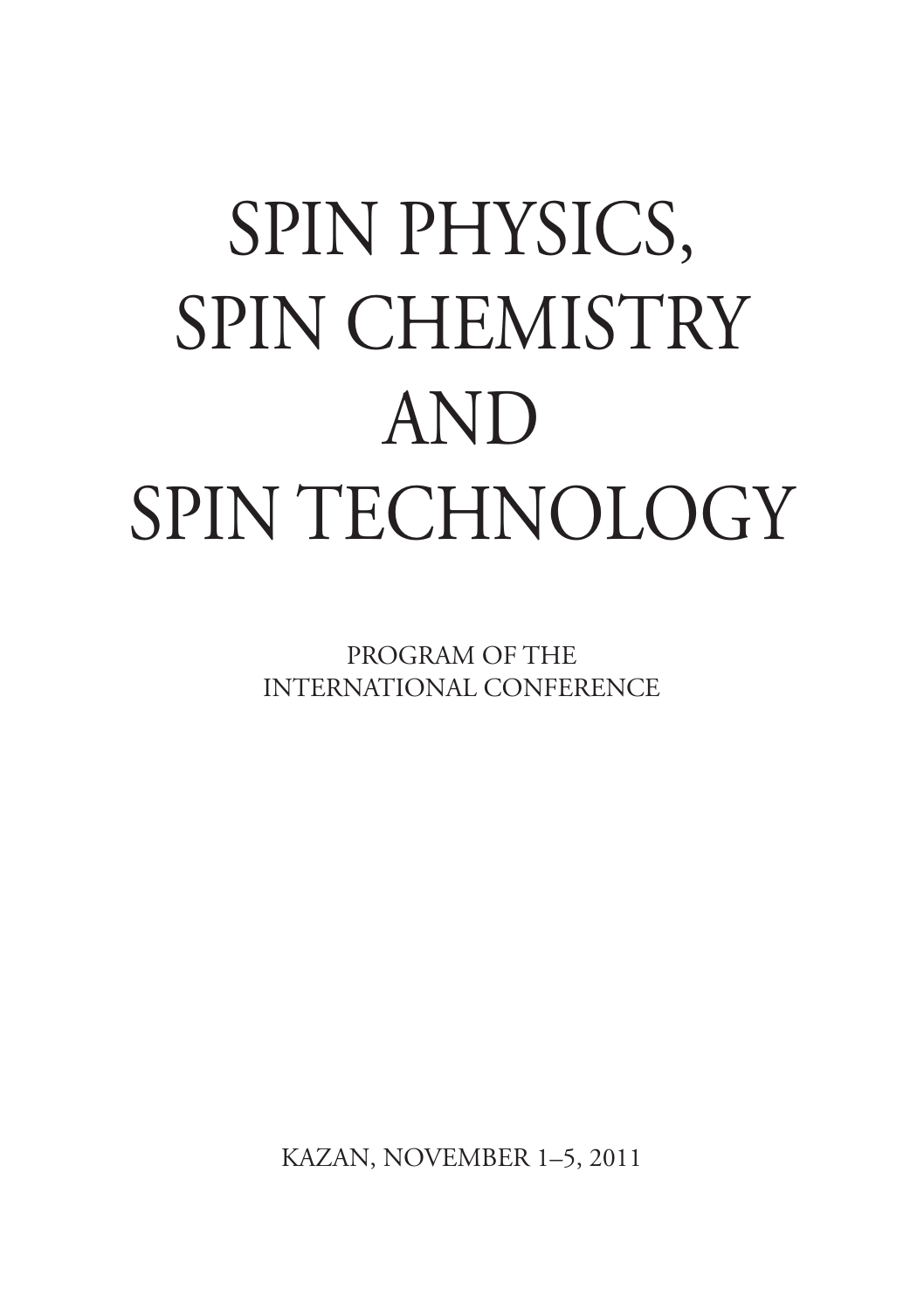This work is subject to copyright.

All rights are reserved, whether the whole or part of the material is concerned, specifically those of translation, reprinting, re-use of illustrations, broadcasting, reproduction by photocopying machines or similar means, and storage in data banks.

© 2011 Zavoisky Physical-Technical Institute, Kazan

© 2011 Igor A. Aksenov, graphic dezign

Printed in the Russian Federation

Published by the Zavoisky Physical-Technical Institute, Kazan www.kfti.knc.ru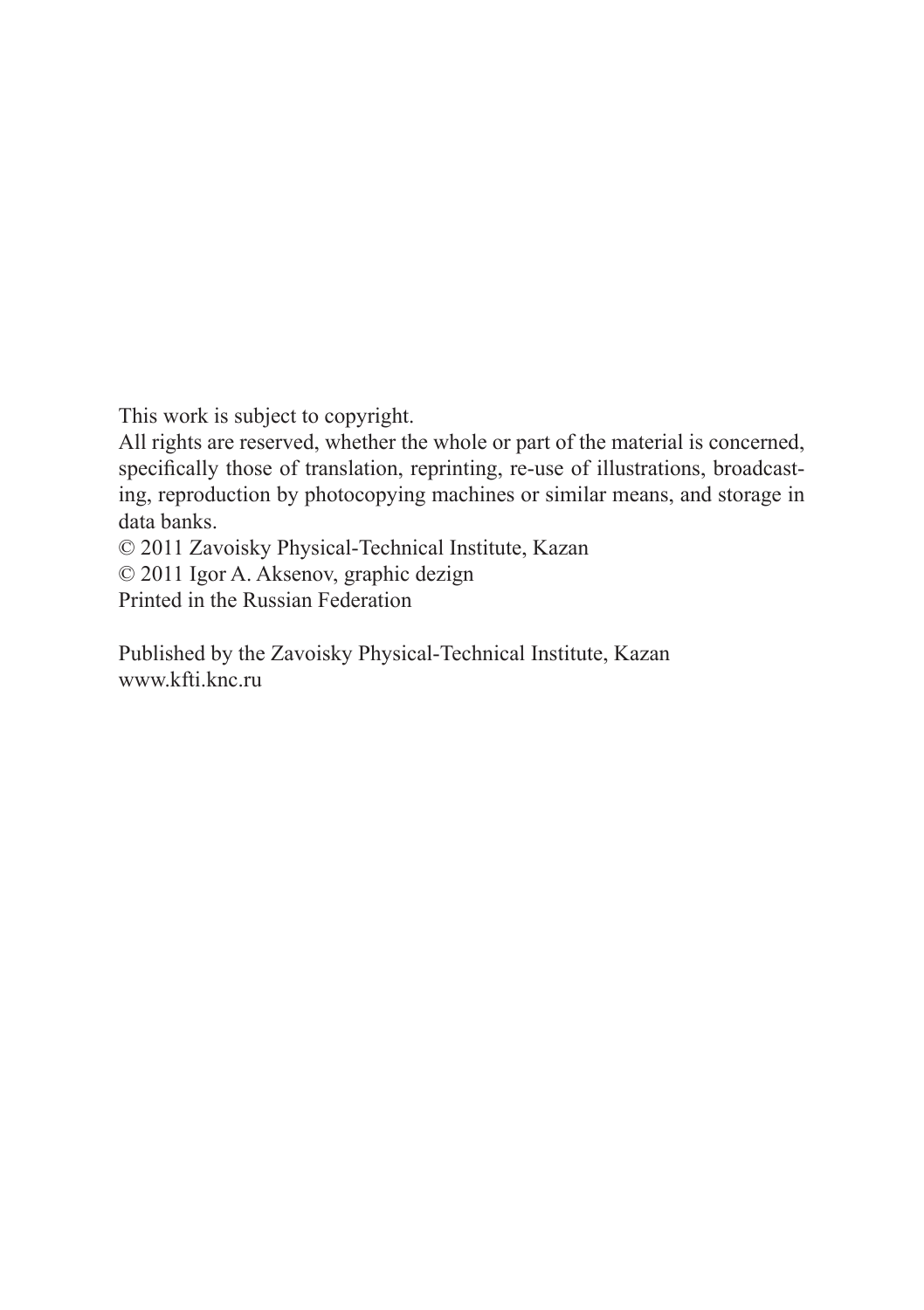#### **PROGRAM COMMITTEE**

Büchner B. (Dresden, Germany), co-chairman Salikhov K.M. (Kazan, Russia), co-chairman Baskevich P.P. (Kazan, Russia) Fattakhov Ya.V. (Kazan, Russia) Freed J.H. (Ithaca, NY, USA) Garifullin I.A. (Kazan, Russia) Kataev V.E. (Dresden, Germany) Kusraev Yu.G. (St. Petersburg, Russia) Möbius K. (Berlin, Germany) Ohta H. (Kobe, Japan) Ovchinnikov I.V. (Kazan, Russia) Petukhov V.Yu. (Kazan, Russia) Ryazanov V.V. (Chernogolovka, Russia) Tagirov L.R. (Kazan, Russia) Tagirov M.S. (Kazan, Russia) Tarasov V.F. (Kazan, Russia) Teitelbaum G.B. (Kazan, Russia) Timofeev V.B. (Moscow, Russia) Ustinov V.V. (Ekaterinburg, Russia) Voronkova V.K. (Kazan, Russia) Vavilova E.L. (Kazan, Russia), coordinator of workshop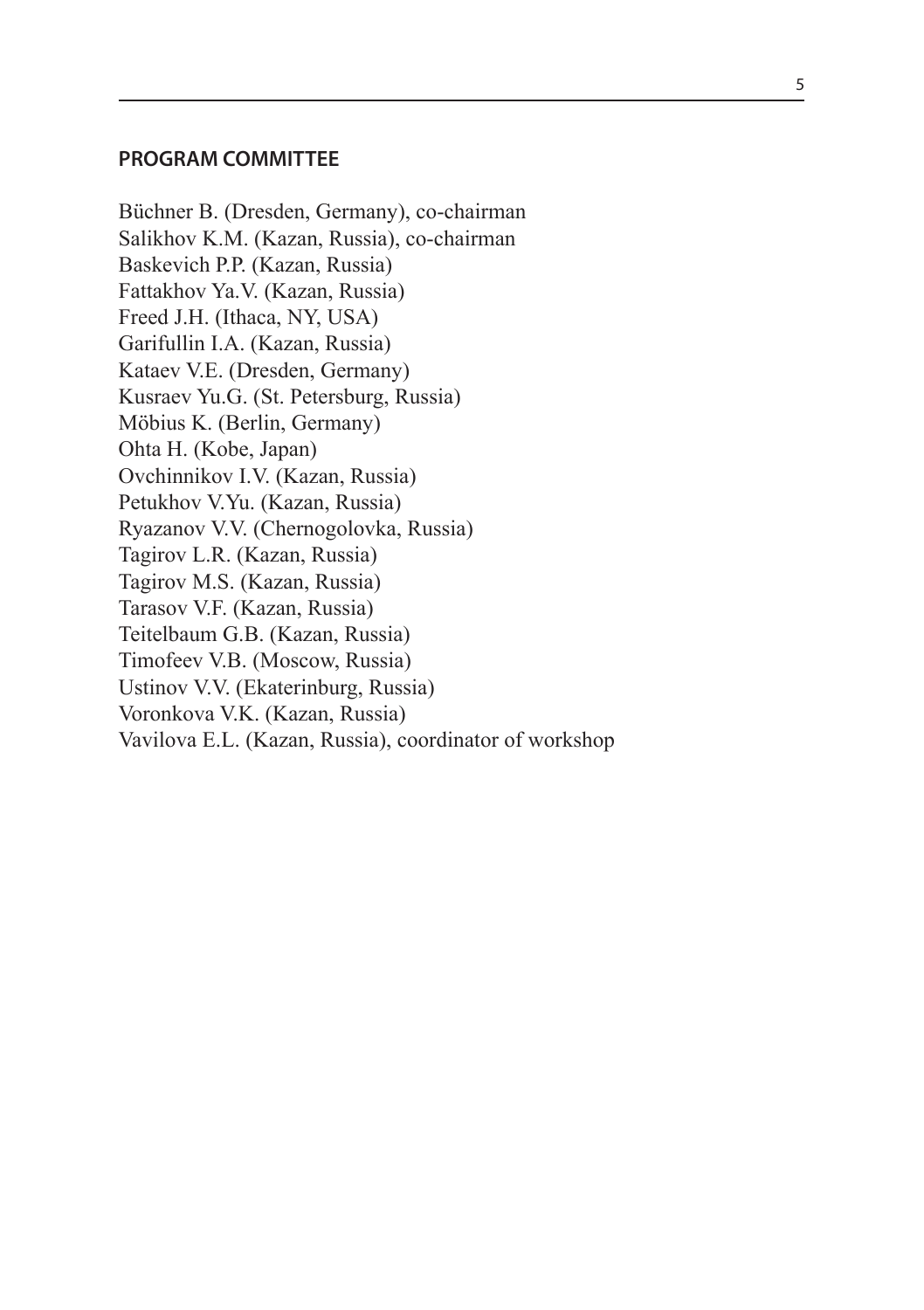#### **LOCAL ORGANIZING COMMITTEE**

Tarasov V.F., chairman Adzhaliev Yu.A. Akhmin S.M. Falin M.L. Galeev R.T. Gavrilova T.P. Goleneva V.M. Gubaidulina A.Z. Guseva R.R. Kurkina N.G. Kupriyanova O.O. L'vov S.G. Mosina L.V. Petrushkin S.V. Voronkova V.K. Voronova L.V. Yanduganova O.B. Yatzik I.V.

#### **SECRETARIAT**

Voronkova V.K. Mosina L.V. Gerasimov K.I. Savostina L.I. Vavilova E.L. Yatzik I.V.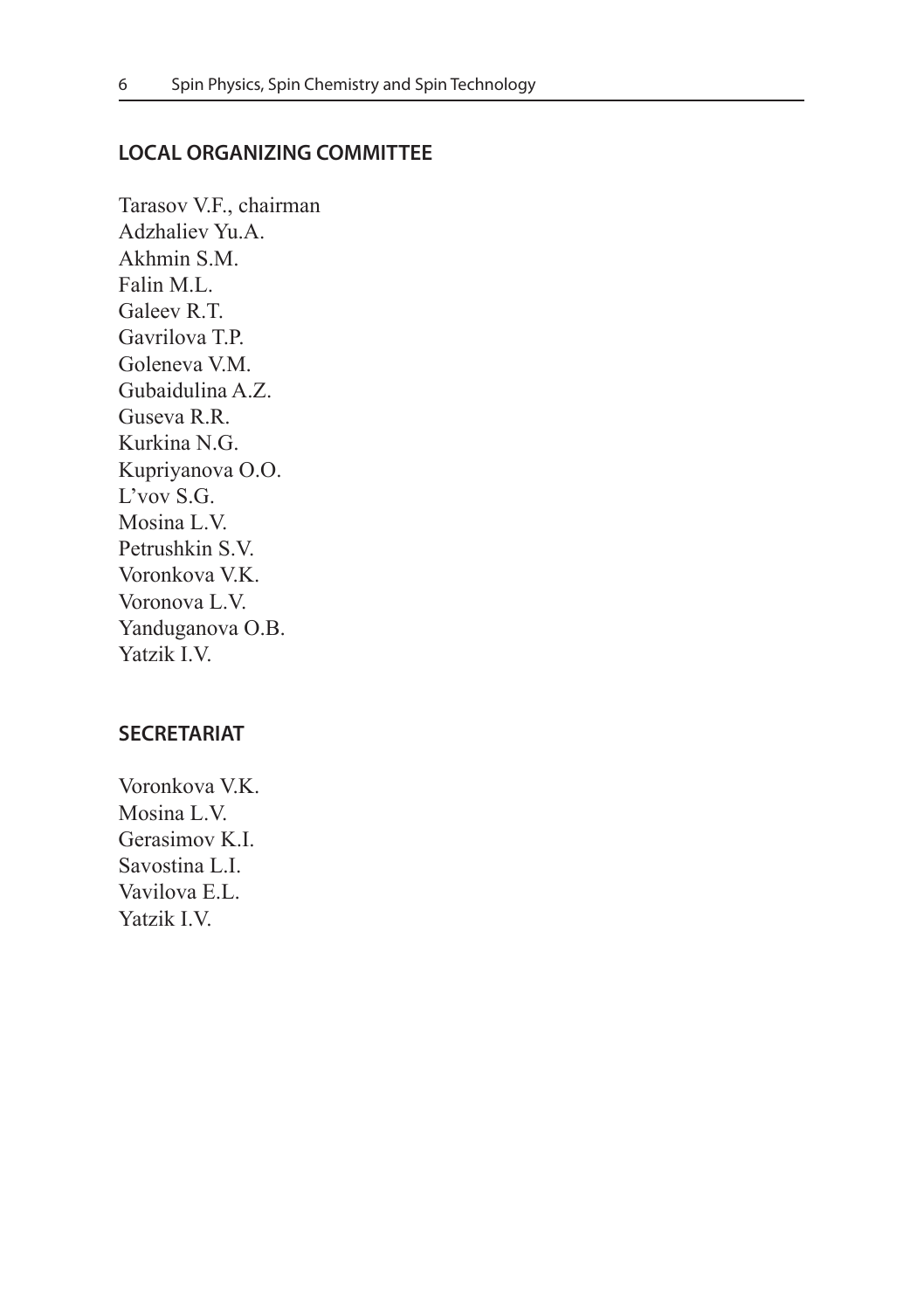#### **ADDRESS**

The International Conference "Spin physics, spin chemistry and spin technology" Zavoisky Physical-Technical Institute Sibirsky trakt 10/7, Kazan, 420029 Russian Federation E-mail: kazan.spin2011@gmail.com Phone: +7 (843) 231 90 86 Fax: +7 (843) 272 50 75 www.kfti.knc.ru

#### **ORGANIZERS**

The Zavoisky Physical-Technical Institute of the Kazan Scientific Center of the Russian Academy of Sciences The Academy of Sciences of the Republic of Tatarstan

#### **SUPPORTED BY**

The Russian Academy of Sciences The Russian Foundation for Basic Research Bruker BioSpin GmbH, Germany ABAK Ltd., Russia

#### **CONFERENCE LOCATION**

The Academy of Sciences of the Republic of Tatarstan ul. Baumana 20, Kazan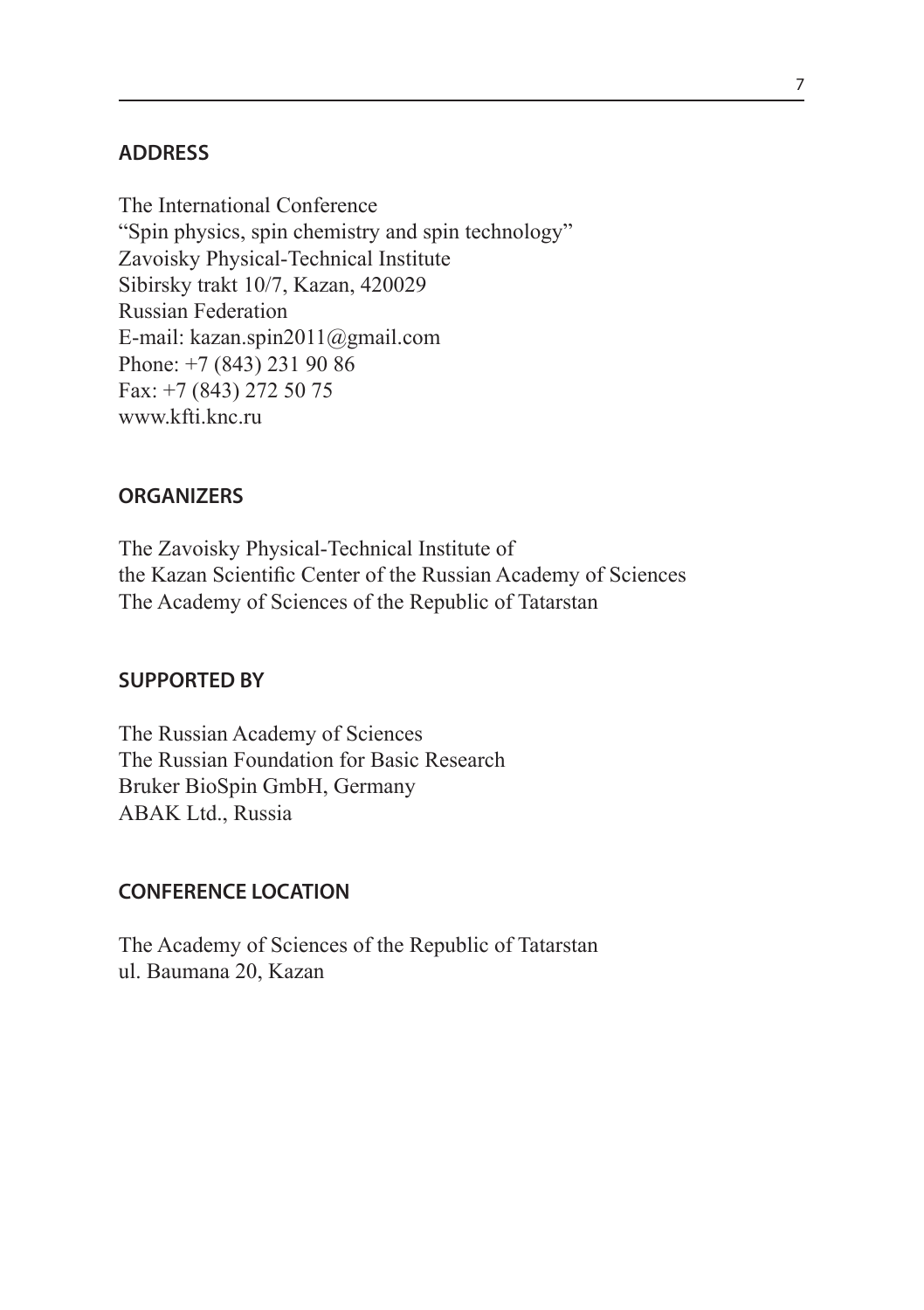# **TIME SCHEDULE**

#### **TUESDAY, November 1-st, 2011**

| 09:00           | Registration                         |
|-----------------|--------------------------------------|
| $11:00-13:00$   | Excursion                            |
| $14:00 - 15:40$ | Zavoisky Award Ceremony              |
| $15:40 - 16:20$ | Lecture of the Zavoisky Awardee 2011 |
| $16:20 - 16:40$ | Coffee Break                         |
| $16:40 - 18:40$ | <b>Plenary Lectures</b>              |
| 19:00           | <b>Welcome Party</b>                 |

# **WEDNESDAY, November 2-nd, 2011**

| $09:00 - 13:00$ | Scientific Program |
|-----------------|--------------------|
| $13:00 - 14:30$ | <b>AMR</b> Meeting |
| $14:30 - 18:00$ | Scientific Program |
| 19:00           | Culture Program    |

# **THURSDAY, November 3-rd, 2011**

| $09:00 - 18:00$ | Scientific Program                           |
|-----------------|----------------------------------------------|
| 18:30           | Concert in Honor of the 75-th Anniversary of |
|                 | Key Salikhov                                 |

# **FRIDAY, November 4-th, 2011**

09:00–18:00 Scientific Program 19:00 Conference Dinner

# **SATURDAY, November 5-th, 2011**

| $09:00 - 13:00$ | Scientific Program |
|-----------------|--------------------|
| 13:00           | Closing Session    |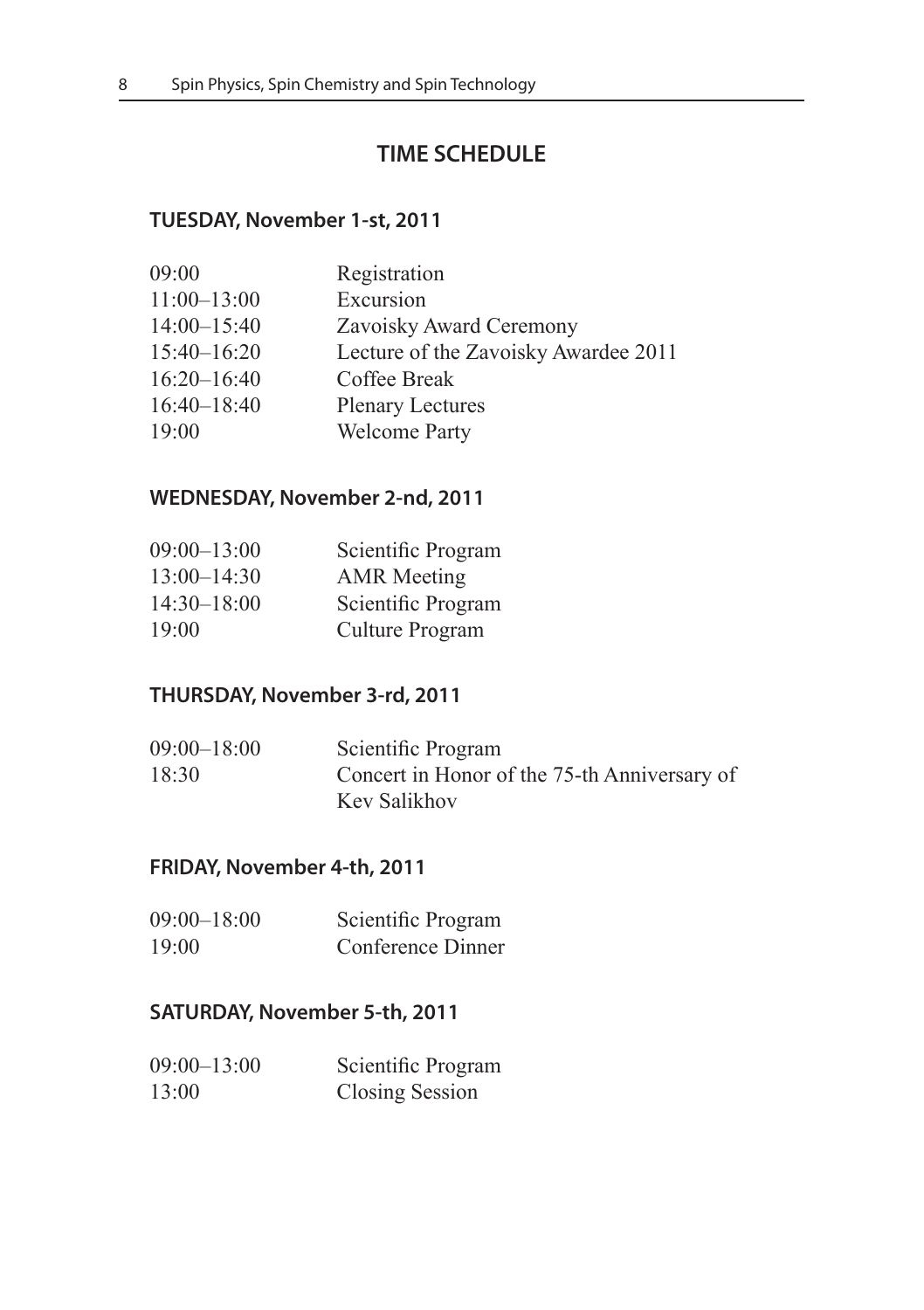# **SCIENTIFIC PROGRAM**

#### **TUESDAY, November 1-st, 2011**

09:00 Registration (The Academy of Sciences of the Republic of Tatarstan, ul. Baumana 20)

#### **Hall A**

#### **Plenary Session**

Chair: *K. M. Salikhov*

- 15:40 *S. Yamauchi*: Time-Resolved EPR Studies in the Electronically Excited States
- 16:20 Coffee Break
- 16:40 *W. Lubitz*: In Search of Renewable Energy Resources: Mechanisms of Light-Induced Water Splitting and Hydrogen Production in Nature Studied by Advanced EPR Techniques
- 17:20 *V. V. Ryazanov*: Physics and Applications of Superconductor-Ferromagnet Phase Inverters in Superconducting Electronics and Spintronics
- 18:00 *J. Freed*: Molecular Dynamics in Proteins and Membranes by Multi-Frequency ESR
- 19:00 Welcome Party

#### **WEDNESDAY, November 2-nd, 2011**

#### **Hall A**

# **Plenary Session**

Chair: *L. R. Tagirov*

- 09:00 *B. Büchner*: Intrinsic Inhomogenities in Spin Correlated Solids as Revealed by Magnetic Resonance
- 09:40 *A. V. Vedyayev, N. V. Strelkov, N. V. Ryzhanova, M. Chshiev, B. Dieny*: Spin as an Itinerant Carrier of Information
- 10:20 *D. Gatteschi, M. Fittipaldi, C. Sangregorio, L. Sorace, L. Castelli*: EMR To Investigate the No Man's Land between Molecular Nanomagnets and Magnetic Nanoparticles
- 11:00 Coffee Break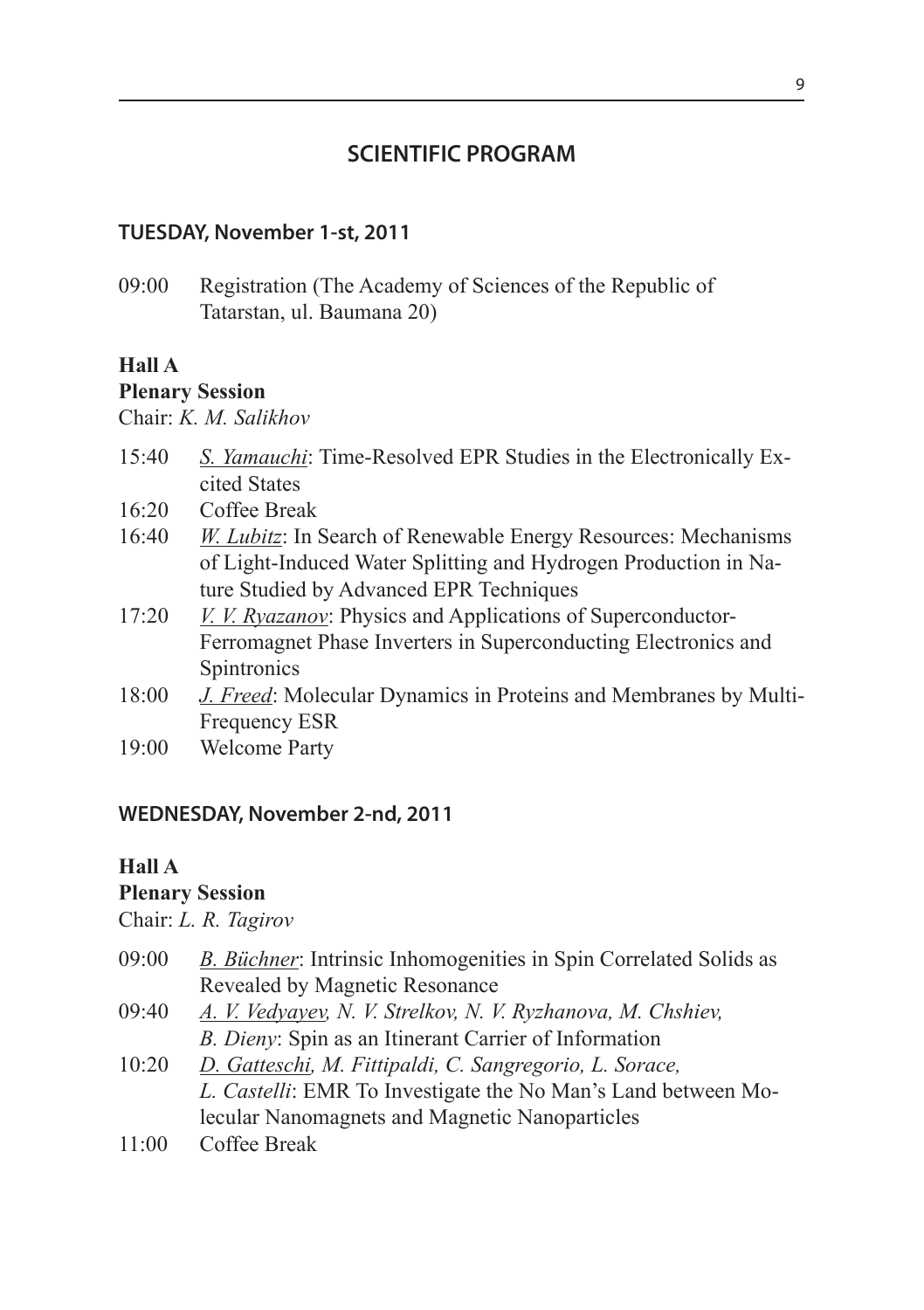#### **Symposium: Electron Spin-Based Methods for Electronic and Spatial Structure Determination in Physics, Chemistry and Biology (S1)** Chair: *M. S. Tagirov*

Invited Talks

- 11:30 *A. V. Yurkovskaya, O. B. Morozova*: Time-Resolved CIDNP as a Tool To Study Inter- and Intramolecular Electron Transfer Reactions
- 12:00 *A. J. Fielding, F. Brodhun, Ch. Koch, R. Pievo, V. Denysenkov, I. Feussner, M. Bennati*: Multifrequency Electron Paramagnetic Resonance Characterization of PpoA, a CYP450 Fusion Protein that Catalyses Fatty Acid Dioxygenation

Oral Talks

- 12:20 *A. G. Maryasov, M. K. Bowman*: Spin Dynamics and Bloch Equations for Paramagnetic Centers with Spin 1/2 Having Anisotropic *g*-Tensor
- 12:40 *V. F. Tarasov, D. Akhmetzyanov, A. Konovalov, E. Zhiteitcev, E. Zharikov*: Structure and Magnetic Properties of Chromium Impurity Ions as Studied by Multifrequency EPR

#### **Hall B**

#### **Symposium: Spins in Low-Dimensional Structures (S2)**

Chair: *A. A. Bukharaev*

Invited Talks

- 11:30 *S. A. Tarasenko*: Spin Dephasing of Conduction Electrons in High-Mobility Quantum Wells
- 12:00 *A. V. Sekretenko, A. V. Larionov, A. I. Il'in*: Electron Spin Dynamics in a GaAs Quantum Well with a Controllable Lateral Confiinement

Oral Talk

- 12:30 *A. M. Ziatdinov*: Conduction Electron Spin Resonance in Two-Dimensional Systems
- $13:00$  Lunch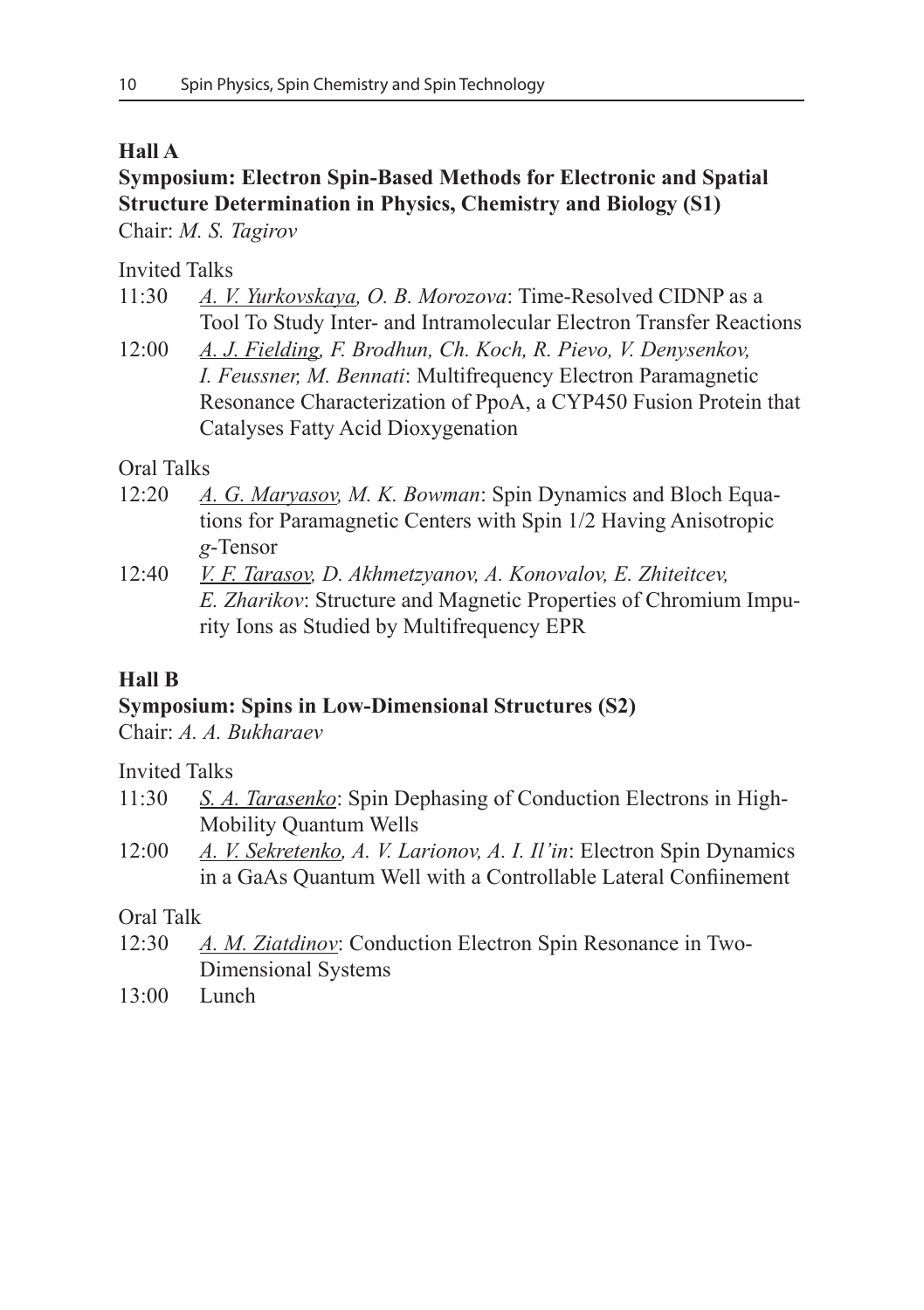#### **Symposium: Electron Spin-Based Methods for Electronic and Spatial Structure Determination in Physics, Chemistry and Biology (S1)** Chair: *V. Kataev*

# Invited Talks

- 14:30 *M. Tagirov:* Magnetic Properties of PrF<sub>3</sub> Nanoparticles and Microparticles at Low Temperatures
- 15:00 *H. Matsuoka, J.-R. Shen, A. Kawamori, Y. Ohba, S. Yamauchi*: Multifrequency EPR on Single Crystals of Photosystem II
- 15:20 *B. Dzikovski, D. Tipikin, J. Freed*: Location, Conformation and Aggregation of PC Spin Labels in the Gel Phase Lipid Bilayers by Multifrequency ESR

### Oral Talk

15:40 *R. V. Yusupov, I. N. Gracheva, A. A. Rodionov, P. P. Syrnikov, A. Dejneka, A. I. Gubaev, V. A. Trepakov, M. Kh. Salakhov*: Photo-EPR Studies of KTN-1.2: Evidences of the  $Nb<sup>4+</sup>-O-Polaronic Excitons$ 

# **Hall B**

# **Symposium: Development of Magnetic Resonance (S4)**

Chair: *V. F. Tarasov*

#### Invited Talk

14:30 *V. A. Atsarkin, V. V. Demidov*: Electron Magnetic Resonance and Conductivity around the Curie Point

# Oral Talks

- 15:00 *K. A. Earle*: Quasioptical Techniques for High Field EPR: Opportunities, Perspectives, and Challenges
- 15:20 *Yu. Grishin, A. Savitsky, R. Rakhmatullin, E. Reijerse, W. Lubitz*: Improved Probehead for Pulse High Field/High Frequency EPR Spectroscopy
- 15:40 *I. Gromov, P. Höfer, D. Schmalbein*: Novel Millimeter Wave EPR System ELEXSYS E780 (Bruker): Design and Performance
- 16:00 Coffee Break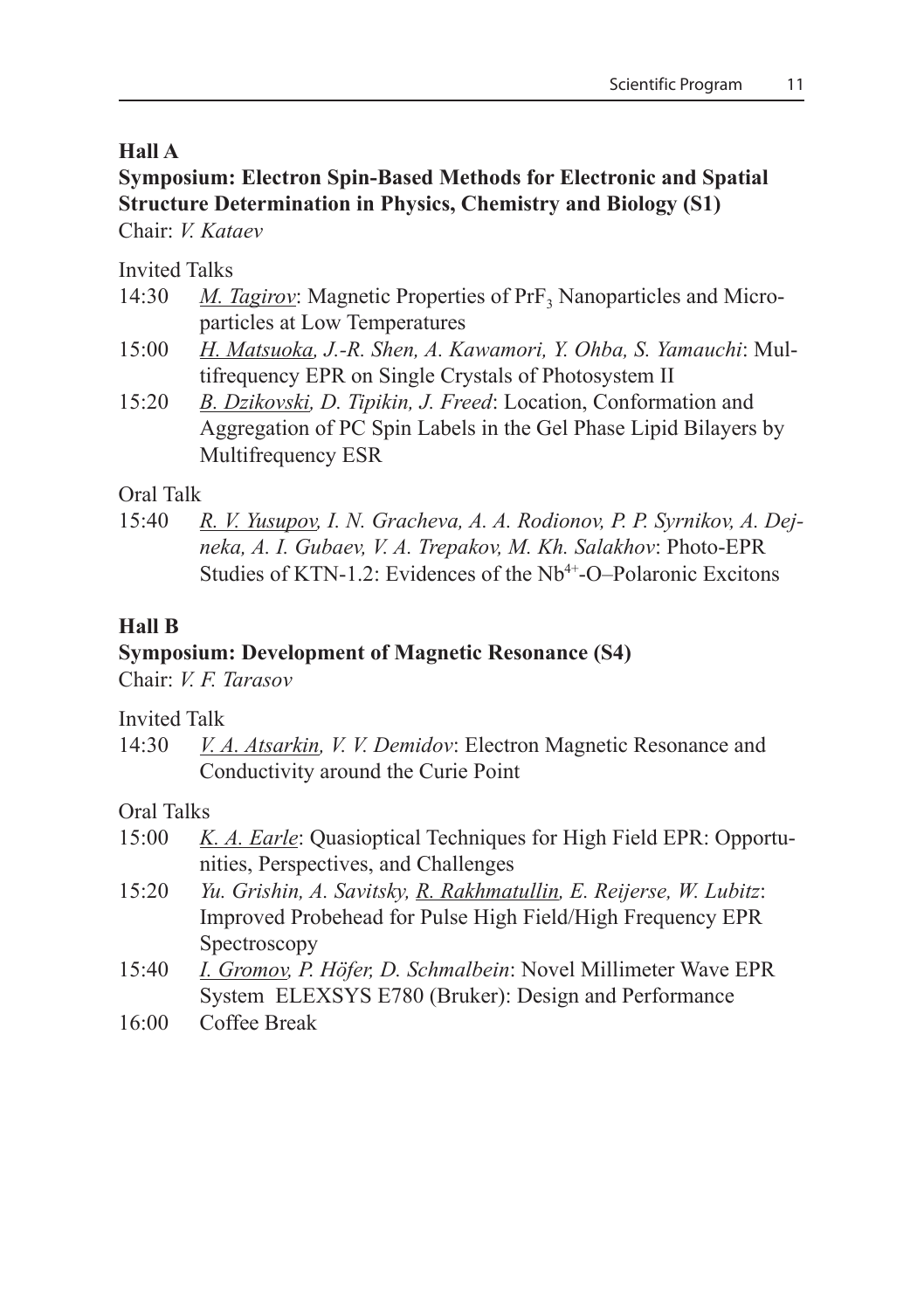#### **Symposium: Spin-Dependent Processes in Nanostructures (S3)** Chair: *G. Kothe*

Invited Talks

- 16:30 *N. V. Volkov, E. V. Eremin, M. V. Rautskiy, D. A. Smolyakov*: Interplay between Spin-Polarized Current and Spin Dynamics in Magnetic Nanostructures: Microwave Detection
- 17:00 *A. Bukharaev, N. Nurgazizov, D. Biziaev, D. Lebedev, A. Chuklanov, I. Shakirov, T. Khanipov*: Fabrication of Magnetic Nanostructures for the Investigation of Spin-Dependent Transport Phenomena

#### Oral Talks

- 17:20 *S. N. Vdovichev, A. A. Fraerman, B. A. Gribkov, S. A. Gusev, I. R. Karetnikova, A. Yu. Klimov, V. L. Mironov, I. M. Nefedof, V. V. Rogov, N. K. Vdovicheva, I. A. Shereshevskii*: Tunnel Magnetoresistance and Peculiarity of Magnetization Process of Multilayer Ferromagnetic Nanoparticles
- 17:40 *V. A. Morozov, N. N. Lukzen*: Cooperative Spin Crossover Phenomena in Elastic Chains of Exchange Clusters. Transfer Matrix Approach

#### **Hall B**

#### **Symposium: Development of Magnetic Resonance (S4)**

Chair: *A. M. Ziatdinov*

Invited Talk

16:30 *H. Ohta, S. Okubo, T. Kobayashi, T. Sakurai, A. Matsuo, K. Kindo, X. G. Zheng, S. Nishihara, M. Fujisawa, H. Kikuchi*: Application of THz High-Field EMR to Antiferromagnets with THz Spin Gaps

Oral Talks

- 17:00 *N. Akdoğan*: Studying Spintronics Materials with Synchrotron Radiation
- 17:20 *A. I. Kokorin, E. A. Konstantinova*: Structures and Properties of Nitrogen-Doped TiO<sub>2</sub> Studied by EPR Spectroscopy
- 17:40 *A. V. Klochkov, E. M. Alakshin, R. R. Gazizulin, V. V. Kuzmin, M. S. Tagirov, D. A. Tayurskii*: Spin Kinetics of 3 He in Porous Substrates
- 19:00 Culture Program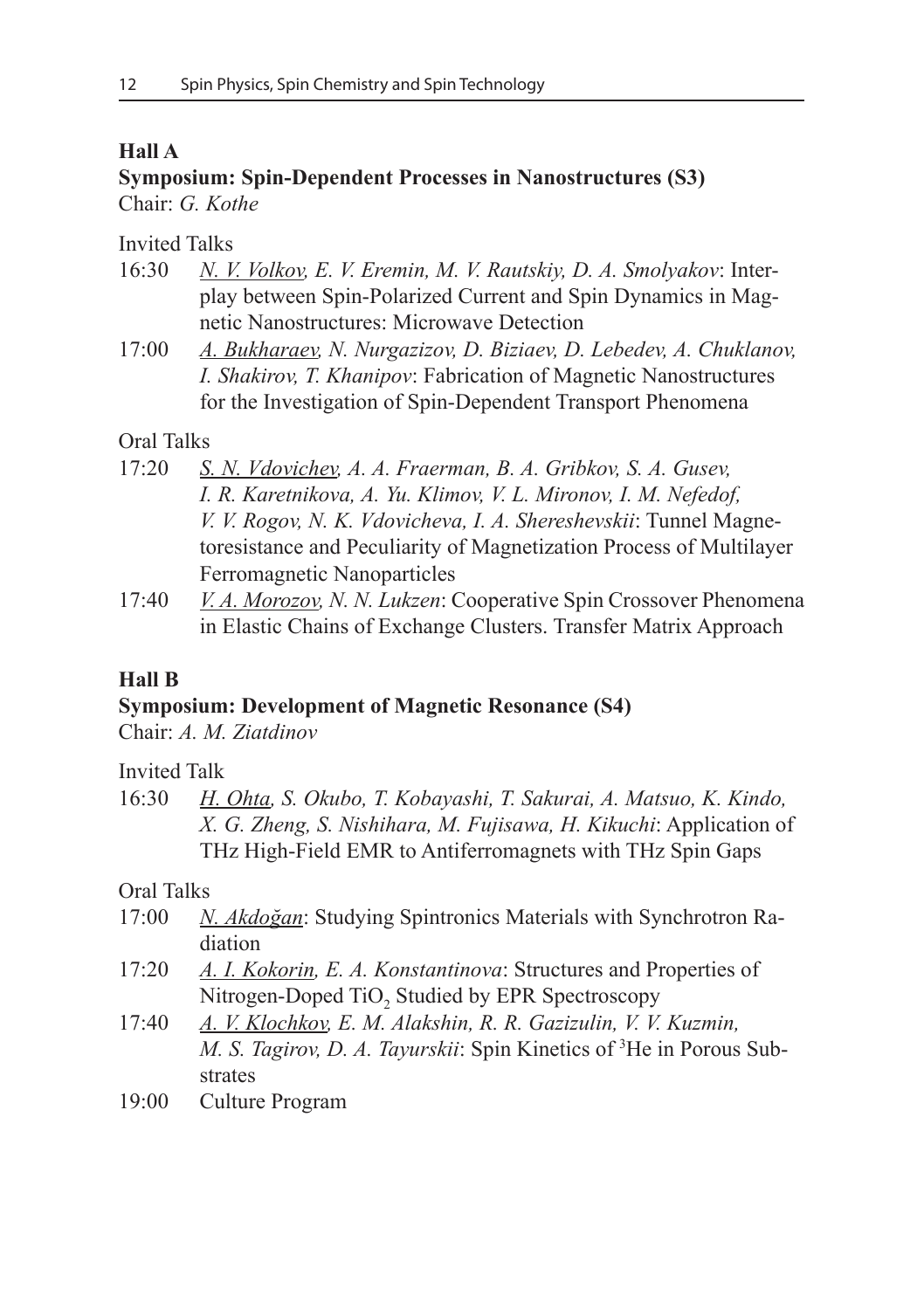# **THURSDAY, November 3-rd, 2011**

#### **Plenary Session**

Chair: *Yu. D. Tsvetkov*

- 09:00 *K. Möbius, A. A. Dubinskii, M. Flores, W. Lubitz, A. Savitsky*: Spin-Polarized Radical-Pair States in Photosynthesis: Characterization of Transient Conformational Changes by High-Field Dipolar EPR Spectroscopy
- 09:40 *D. Goldfarb*: Nanometer Scale Distance Measurements in Proteins and Nucleic Acids Using  $Gd^{3+}$  Spin Labeling
- 10:20 *S. A. Dzuba*: EPR Probing of Nanoscale Dynamics in Molecular Disordered Systems
- 11:00 Coffee Break

# **Hall A**

# **Symposium: Electron Spin-Based Methods for Electronic and Spatial Structure Determination in Physics, Chemistry and Biology (S1)**

Chair: *V. A. Atsarkin* 

Invited Talks

- 11:30 *E. Bagryanskaya, M. Fedin, S. Veber, V. Ovcharenko, H. Mazuoka, S. Yamauchi*: Thermal and Optical Switching of the Exchange Interactions in Nitroxide-Copper(II)-Nitroxide Clusters
- 12:00 *M. K. Bowman, P. R. Vennam, M. Krzyaniak, A. G. Maryasov*: Dipolar Interactions for the Determination of Macromolecular Structure
- 12:20 *M. Brustolon, A. Collauto, A. Barbon*: Nitronyl Nitroxides as Spin Probes?
- 12:40 *T. V. Leshina, I. M. Magin, N. E. Polyakov, E. A. Khramtsova, A. I. Kruppa*: Spin Chemistry Investigation of Peculiarities of Photoinduced Electron Transfer in Donor-Acceptor Linked System

#### **Hall B**

#### **Symposium: Magnetic States and Transport Properties (S5)**

Chair: *Yu. G. Kusrayev*

Invited Talks

11:30 *A. A. Fraerman*: Noncollinear Magnetic States and Transport Properties of Ferromagnetic Nanostructures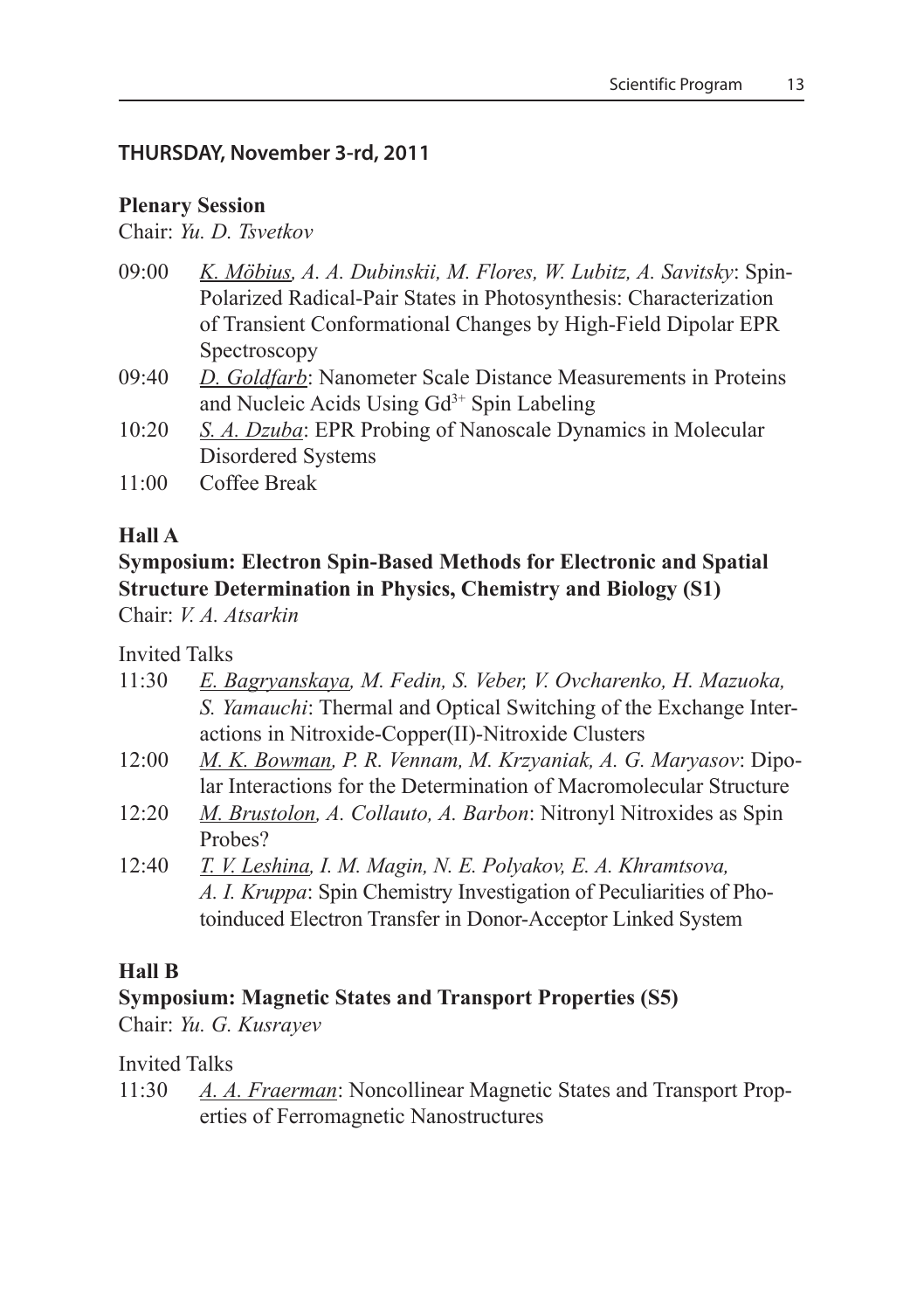12:00 *A. S. Mel'nikov, A. I. Buzdin, N. G. Pugach*: Domain Walls and Long-Range Triplet Correlations in SFS Josephson Junctions

#### Oral Talks

- 12:20 *O. L. Ermolaeva, B. A. Gribkov, S. A. Gusev, A. Yu. Klimov, V. L. Mironov, V. V. Rogov, O. G. Udalov, A. A. Fraerman*: Magnetic States in Cross-Like Nanomagnets
- 12:40 *S. S. Sosin, L. A. Prozorova, O. A. Petrenko, M. E. Zhitomirsky*: Spin Dynamics of Heisenberg and XY Pyrochlore Magnets Studied by ESR

 $13:00$  Lunch

### **Hall A**

# **Symposium: Electron Spin-Based Methods for Electronic and Spatial Structure Determination in Physics, Chemistry and Biology (S1)**

Chair: *H. Ohta*

#### Invited Talks

- 14:30 *G. I. Likhtenshtein*: Spin-Spin Interactions in Investigation of Structure and Dynamics Biological Molecules
- 15:00 *Y. Kobori, M. Fuki*: Orientational Structures and Electronic Couplings of Photoinduced Charge-Separated States in Human Proteins

#### Oral Talks

- 15:20 *U. Eichhoff, P. Höfer*: Recent Developments in MR- and EPR-Imaging
- 15:40 *V. R. Gorelik, V. F. Tarasov, Yu. A. Zakharova, E. G. Bagryanskaya*: . Electron Spin Polarized Nitroxide Radicals as Alternative Spin Probes for Inhomogeneity of Molecular Aggregates

#### **Hall B**

#### **Russian-German Workshop: Phase Coexistence and Competition (W1)** Chair: *V. Kataev*

#### Invited Talks

- 14:30 *B. Büchner*: Ferromagnetism and Superconductivity in LiFeAs
- 15:00 *K. I. Kugel, A. O. Sboychakov, A. L. Rakhmanov, D. I. Khomskii*: Magnetic Inhomogeneities in Doped Materials with Spin-State **Transitions**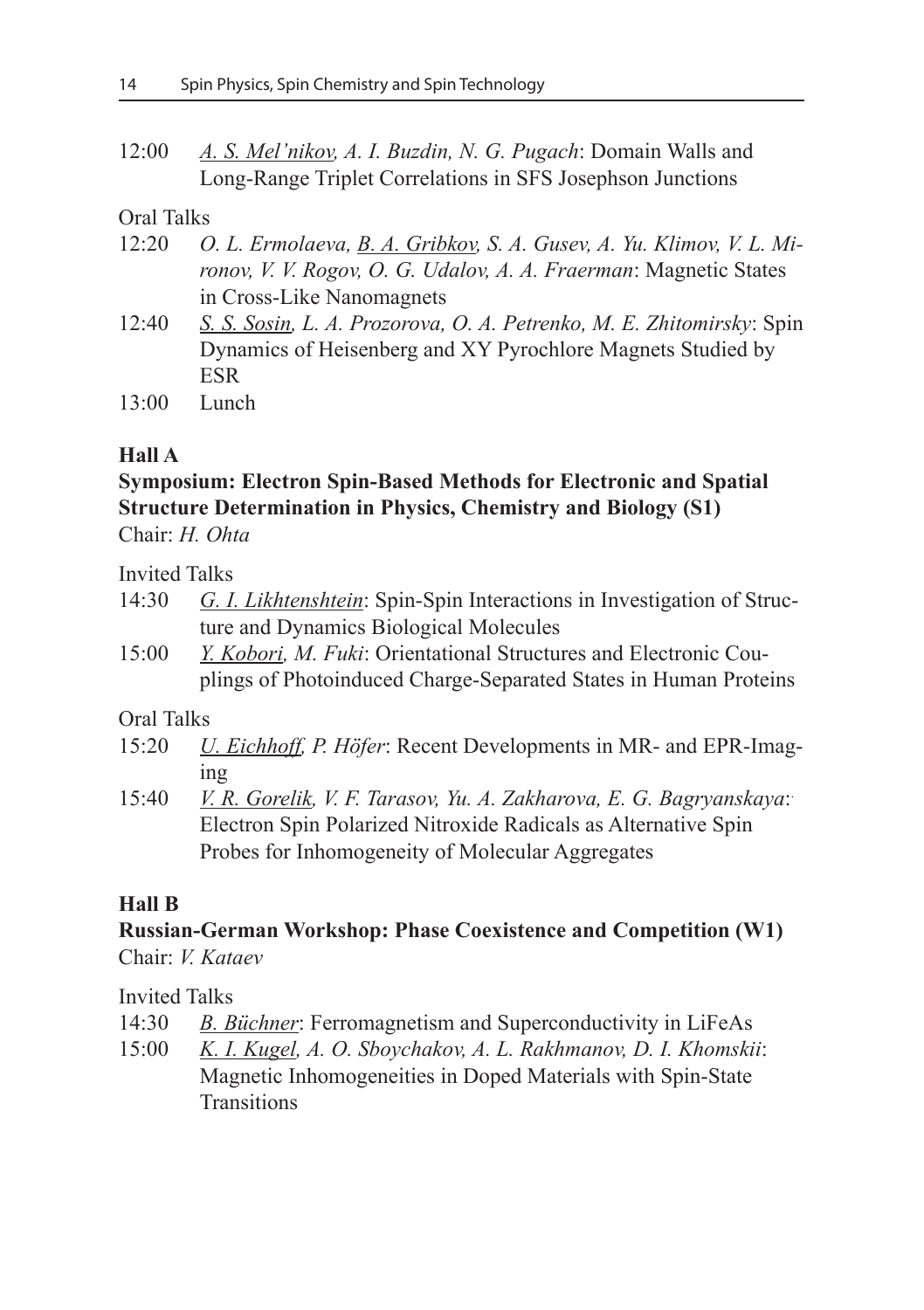#### Oral Talks

- 15:30 *A. Alfonsov, R. Zahn, G. Lang, F. Lipps, V. Kataev, S. Aswartham, S. Wurmehl, J. S. Kim, J. Deisenhofer, H.-A. Krug von Nidda, A. Loidl, B. Büchner*: High Field ESR Spectroscopy on Fe-Based **Superconductors**
- 15:45 *L. Salakhutdinov, Yu. Talanov, G. Teitel'baum, T. Adachi, T. Noji, Y. Koike, R. Khasanov*: EPR Study of Local Magnetic Fields on the  $Bi_2Sr_2Ca_{1-x}Y_rCu_2O_{8+v}$  Single Crystal Surface above  $T_c$
- 16:00 Poster Session
- 18:30 Concert in Honor of the 75-th Anniversary of Kev Salikhov

# **FRIDAY, November 4-th, 2011**

### **Hall A**

### **Plenary Session**

Chair: *N. V. Volkov*

- 09:00 *I. V. Koptyug, K. V. Kovtunov, V. V. Zhivonitko, I. V. Skovpin, D. A. Barskiy, R. Z. Sagdeev*: Parahydrogen-Induced Polarization and Heterogeneous Catalysis
- 09:40 *Yu. G. Kusraev*: Spin Relaxation in Semiconductors and Semiconductor Nanostructures
- 10:20 *A. V. Dvurechenskii, A. F. Zinovieva, A. V. Nenashev*: Spins in Low-Dimensional Quantum Dot Semiconductor Nanostructures
- 11:00 Coffee Break

# **Hall A**

# **Symposium: Spin-Based Information Processing (S6)**

Chair: *M. Brustolon*

Invited Talks

- 11:30 *S. Nakazawa, K. Sato, T. Yoshino, S. Nishida, R. Rahimi, T. Ise, N. Mori, Y. Morita, K. Toyota, D. Shiomi, K. Nakasuji, M. Kitagawa, H. Hara, P. Carl, P. Höfer, T. Takui*: Molecular-Spin Based Quantum Computing and Quantum Information Processing
- 12:00 *G. Kothe, T. Yago, J.-U. Weidner, G. Link, M. Lukaschek, T.-S. Lin*: Nuclear Spin Polarization and Spin Entanglement in Photoexcited Triplet States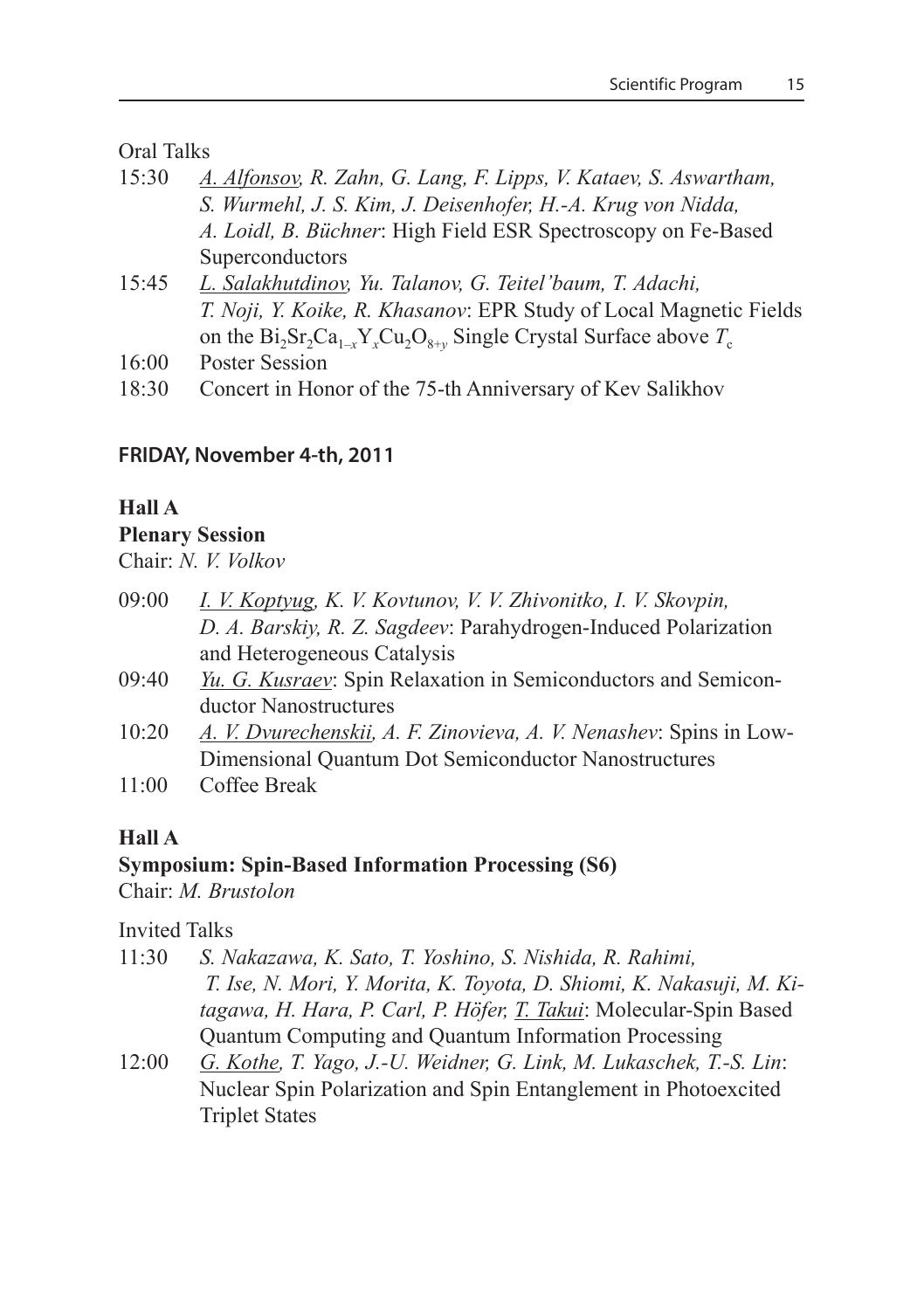#### Oral Talks

- 12:20 *G. Mazzeo, E. Prati, M. Belli, G. Leti, S. Cocco, M. Fanciulli, F. Guagliardo, G. Ferrari*: Charge and Spin Dynamics of a Single Donor Coupled to an SET in Silicon
- 12:40 *S. A. Moiseev, S. N. Andrianov, F. F. Gubaidullin*: Quantum Memory on Electron Spins in Resonator

#### **Hall B**

#### **Russian-German Workshop: Low-D Quantum Magnets and Frustrated Magnets I (W3)**

Chair: *R. Klingeler*

Oral Talks

- 11:30 *E. Vavilova*: Five Years of Kazan-Dresden Collaboration: Achievements and Challenges
- 11:45 *V. Bisogni, L. Braicovich, G. Ghiringhelli, M. Moretti Sala, N. B. Brookes, L. Simonelli, R. Kraus, C. Monnay, K. Zhou, T. Schmitt, J. van den Brink, B. Büchner, J. Geck*: Resonant Inelastic X-ray Scattering: a New Approach for Investigating Spin Excitations
- 12:15 *H. Mäeter, A. A. Zvyagin, H. Luetkens, G. Pascua, Z. Shermadini, R. Saint-Martin, A. Revcolevschi, C. Hess, B. Büchner, H.-H. Klauss*: Low Temperature Ballistic Spin Transport in the  $S = 1/2$ Antiferromagnetic Heisenberg Chain Compound SrCuO<sub>2</sub>
- 12:30 *E. Zvereva, O. Savelieva, V. Nalbandyan, M. Evstigneeva, L. Medvedeva, A. Wolter, J.-Y. Lin, A. Vasiliev, R. Klingeler, B. Büchner*: Spin Dynamics in New Honeycomb-Layered Antimonates of Alkali and Transition Metals
- 12:45 *R. F. Mamin*: Charge Segregation and Phase Separation in Manganites and the Possibility of Multiferroic Behavior
- $13:00$  Lunch

#### **Hall A**

#### **Symposium: Spin-based information processing (S6)**

Chair: *I. V. Ovchinnikov*

#### Invited Talks

14:30 *B. Aktaş, R. Topkaya, M. Erkovan, M. Özdemir*: Magnetic Properties of Exchange-Coupled Py/Cr/Py Films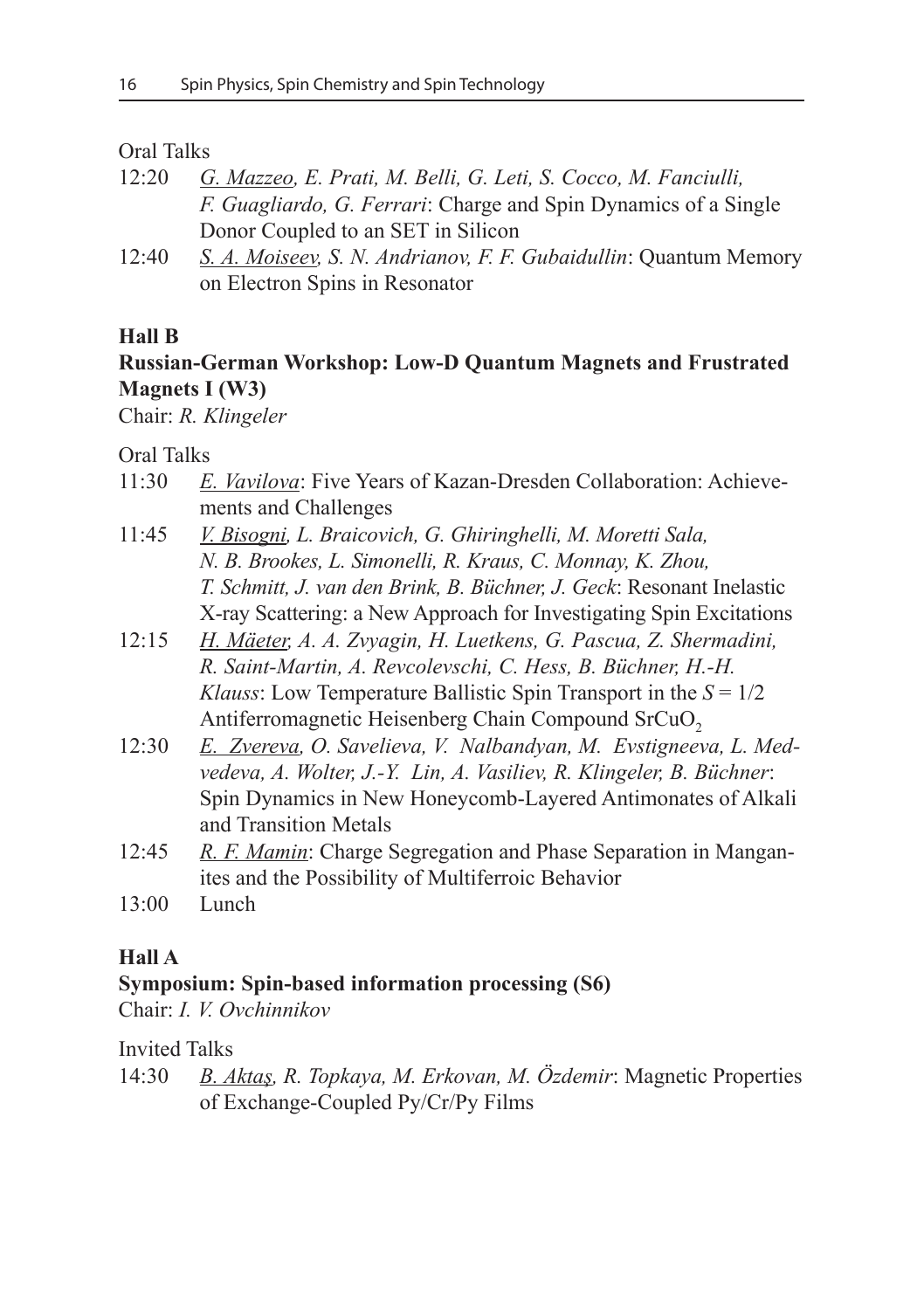15:00 *E. B. Fel'dman*: Quantum Entanglement and Quantum Discord in Multiple Quantum NMR in Solids

#### Oral Talks

- 15:20 *A. A. Soltamova, V. A. Soltamov, P. G. Baranov*: Competition between Two Spin Teams: Defects in Diamond vs Defects in Carborundum
- 15:40 *V. A. Nadolinny, Yu. N. Palyanov, I. N. Kupriyanov, M. E. Newton, S. L. Veber*: EPR Data on the Transformation of As-Grown Phosphorus Centers in Synthetic Diamonds at the HTHP Treatment
- 16:00 Coffee Break

### **Hall B**

# **Russian-German Workshop: Physics of Interfaces and Nanomagnets (W5)**

Chair: *I. Garifullin*

Invited Talks

- 14:30 *M. Farle*: Visualization of Spin Dynamics and Magnetic Hysteresis in Single Nanosized Magnetic Elements
- 15:00 *L. R. Tagirov, R. G. Deminov, O. V. Nedopekin, Ya. V. Fominov, M. Yu. Kupriyanov, T. Yu. Karminskaya, A. A. Golubov*: Superconducting Triplet Spin Valve Based on the Superconductor-Ferromagnet Proximity Effect

Oral Talks

- 15:30 *P. V. Leksin, N. N. Garif'yanov, I. A. Garifullin, J. Schumann, V. Kataev, O. G. Schmidt, B. Büchner*: Experimental Realization of the Spin Switch Effect for the Superconducting Current in a Superconductor/Ferromagnet Thin Film Heterostructure
- 15:45 *A. Useinov*: Tunnel Magnetoresistance in Double-Barrier Planar Magnetic Tunnel Junctions
- 16:00 *T. Mühl, S. Vock, J. Körner, F. Wolny, V. Neu, A. Leonhardt, B. Büchner*: Monopole-Like Probes for Magnetic Force Microscopy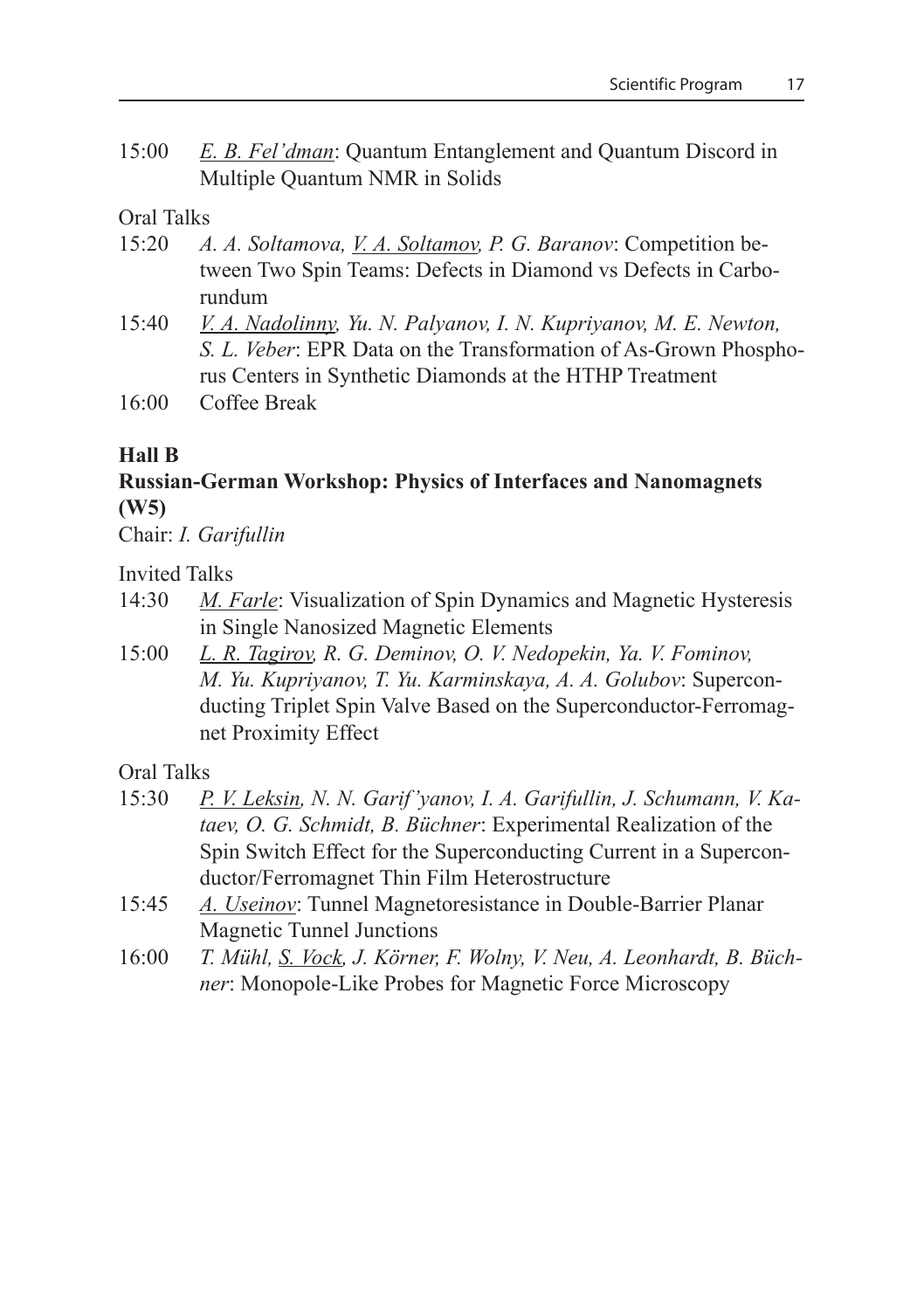#### **Symposium: Spin-Dependent Properties of Semiconductors (S7)**  Chair: *T. Takui*

Invited Talks

- 16:30 *E. S. Demidov, E. D. Pavlova, A. I. Bobrov, V. V. Podolskii, V. P. Lesnikov, M. V. Sapozhnikov, B. A. Gribkov, S. N. Gusev, S. A. Levchuk, V. V. Karzanov*: Structure and Magnetotransport Properties of Deposited From Laser Plasma Nanosized Layers of the High-Temperature Diluted Magnetic Semiconductor Si:Mn
- 17:00 *M. Fanciulli, A. Vellei, C. Canevali, D. Rotta, M. Basini, S. Paleari*: Electrically Detected Magnetic Resonance Characterization of Silicon Nanowires
- 17:20 *M. Belli, M. Fanciulli, N. V. Abrosimov*: Pulse Electron Spin Resonance Investigation of Bismuth-Doped Silicon

Oral Talk

17:40 *A. A. Bloshkin, A. I. Yakimov, A. V. Dvurechenskii*: Singlet-Triplet Energy Splitting and Entanglement of Two Holes in Double Ge/Si Quantum Dots

#### **Hall B**

#### **Russian-German Workshop: Molecular Magnets (W2)**

Chair: *B. Büchner*

Invited Talk

16:30 *V. Kataev*: High Field Sub-Terahertz ESR Spectroscopy on Molecular Magnets

Oral Talks

- 17:00 *I. A. Bezkishko, V. A. Miluykov, O. N. Kataeva, O. G. Sinyashin, P. Lonnecke, E. Hey-Hawkins, Yu. Krupskaya, V. Kataev, R. Klingeler, B. Büchner*: Magneto-Structural Correlations of 1,2-Diphosphacyclopentadienide Transition Metal Complexes
- 17:15 *V. S. Iyudin, Yu. E. Kandrashkin, V. K. Voronkova, V. S. Tyurin, E. N. Kirichenko, Yu. P. Yaschuk*: Spin-Spin Interactions and Electron Spin Polarization in Systems Based on Metalloporphyrins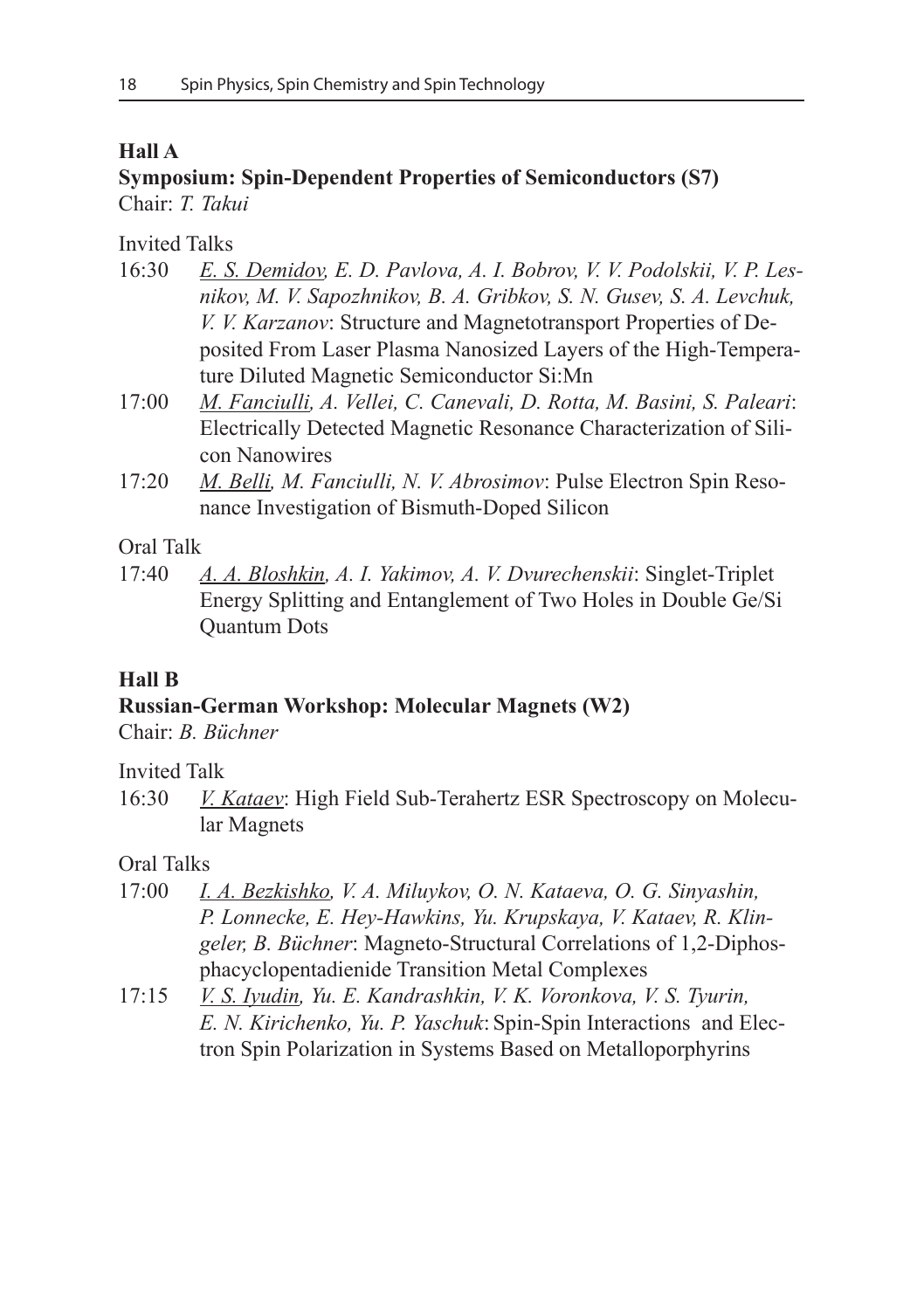- 17:30 *Yu. Krupskaya, F. Moro, V. Kataev, T. C. Stamatatos, G. Christou, A. J. Tasiopoulos, J. van Slageren, B. Büchner*: Classical versus Quantum Magnetism in Singe Molecular Magnetic Complexes
- 17:45 *R. Zaripov, E. Vavilova, Y. Krupskaya, A. Parameswaran, V. Miluykov, I. Bezkishko, D. Krivolapov, O. Kataeva, O. Sinyashin, E. Hey-Hawkins, V. Voronkova, K. Salikhov, R. Klingeler, V. Kataev, B. Büchner*: Relaxation Study of Novel Binuclear Mn Molecular Complexes by Pulse EPR Techniques

#### **Hall C**

- 16:30 Selection of Works within the Program of the Fund "U.M.N.I.K."
- 19:00 Conference Dinner

#### **SATURDAY, November 5-th, 2011**

#### **Hall A**

#### **Symposium: Spin-Dependent Processes in Nanostructures (S3)**

Chair: *P. A. Purtov*

Oral Talks

- 09:00 *B. Rameev*: Magnetic Resonance Studies of Spintronic and Nanomagnetic Materials
- 09:20 *A. Talantsev, A. Dmitriev, S. Zaitsev, O. Koplak, R. Morgunov*: Effect of the Orientation of Substrate on Δ-<Mn>-Layer Magnetization and Photoluminescence of Quantum Well in InGaAs/GaAs Heterostructures

Invited Talks

- 09:40 *L. Weiner*: Generation and Oxidation of Nitroxyl Radicals by Ruthenium Complexes: A Novel ESR Approach to the Study of Photoelectron Transfer
- 10:00 *A. K. Powell*: Spin Mapping of Iron-Containing Coordination Clusters Using Mössbauer Spectroscopy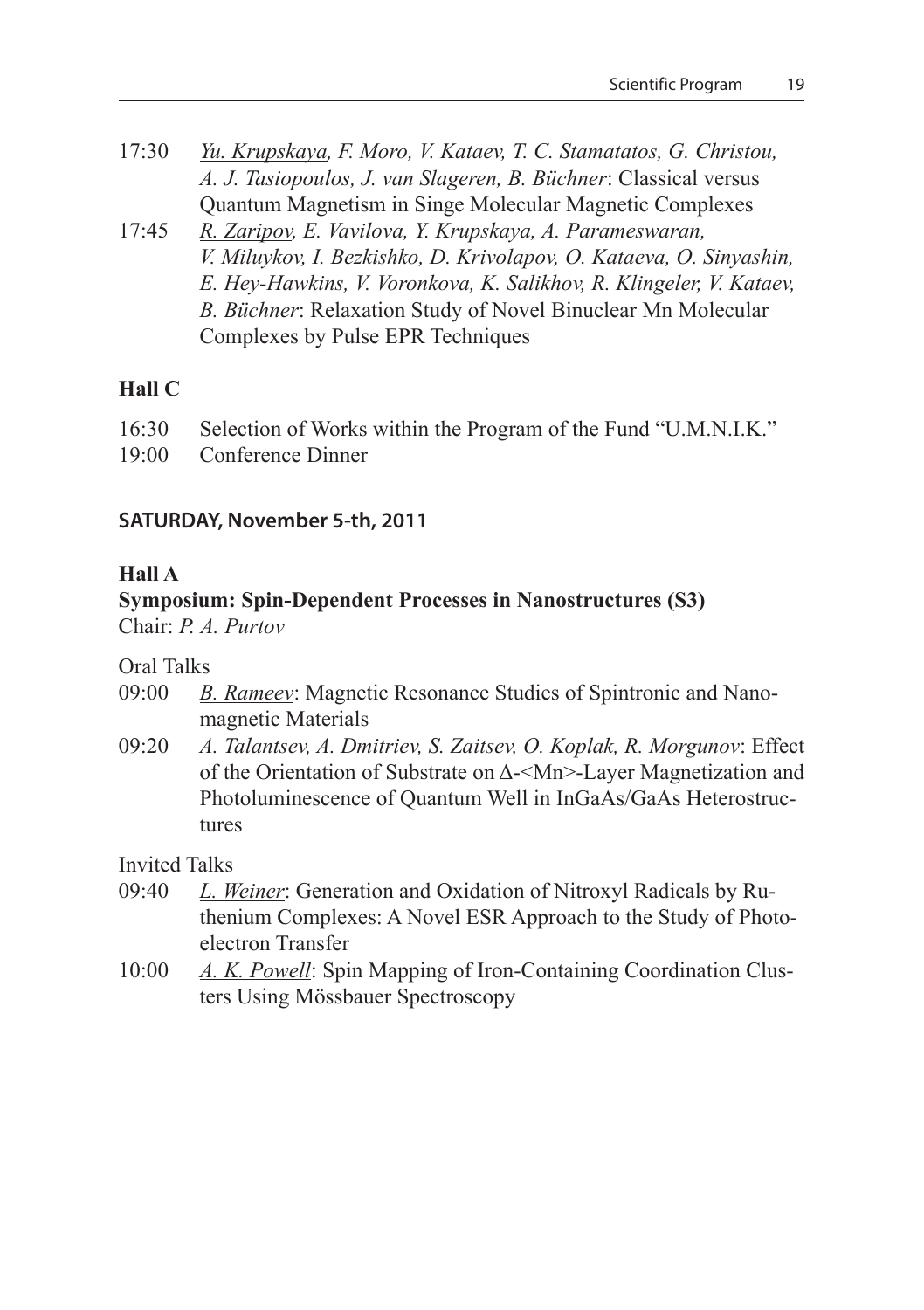#### **Hall B**

# **Russian-German Workshop: Low-D Quantum Magnets and Frustrated Magnets II (W4)**

Chair: *K. Kugel*

Invited Talks

- 09:00 *R. Klingeler, S. Nishimoto, S.-L. Drechsler, R. Kuzian, J. Malek, J. Richter, W. E. A. Lorenz, N. Wizent, J. van den Brink, Y. Skourski, B. Büchner*: The Frustrated Quasi-1D Quantum Antiferromagnet  $Li<sub>2</sub>CuO<sub>2</sub>$
- 09:30 *S.-L. Drechsler, S. Nishimoto, R. Kuzian, J. Malek, J. Richter, J. van denBrink, R. Klingeler, W. E. A. Lorenz, A. Wolter, B. Büchner, M. Schmitt, H. Rosner*:Topical Magnetic and Electronic Properties of Frustrated Edge-Shared Chain Cuprates

#### Oral Talks

- 10:00 *T. Vasilchikova, T. Kuzmova, A. Kamenev, O. Volkova, A. Kaul, R. Klingeler, B. Büchner, A. Vasiliev*: The Interrelation of Various Temperature Dependent Contributions to Magnetization in Eu1–*x*Ca*x*CoO3-δ Solid Solutions
- 10:15 *N. Hlubek, P. Ribeiro, R. Saint-Martin, S. Singh, A. Revcolevchi, G. Roth, G. Behr, B. Büchner, C. Hess*: Magnetic Heat Transport in One-Dimensional Quantum Antiferromagnets
- 10:30 Coffee Break

#### **Hall A**

#### **Plenary Session**

Chair: *M. Bowman*

- 11:00 *V. V. Ustinov, M. A. Milyaev*: Spin Valves with Giant Magnetoresistance
- 11:40 *I. A. Garifullin*: Spin-Polarized Electrons in Superconductor/Ferromagnets Hybrid Structures
- 12:20 *T. A. Prisner*: Enhanced Sensitivity in EPR and NMR: New Experimental Developments and Biomolecular Applications
- 13:00 Closing Session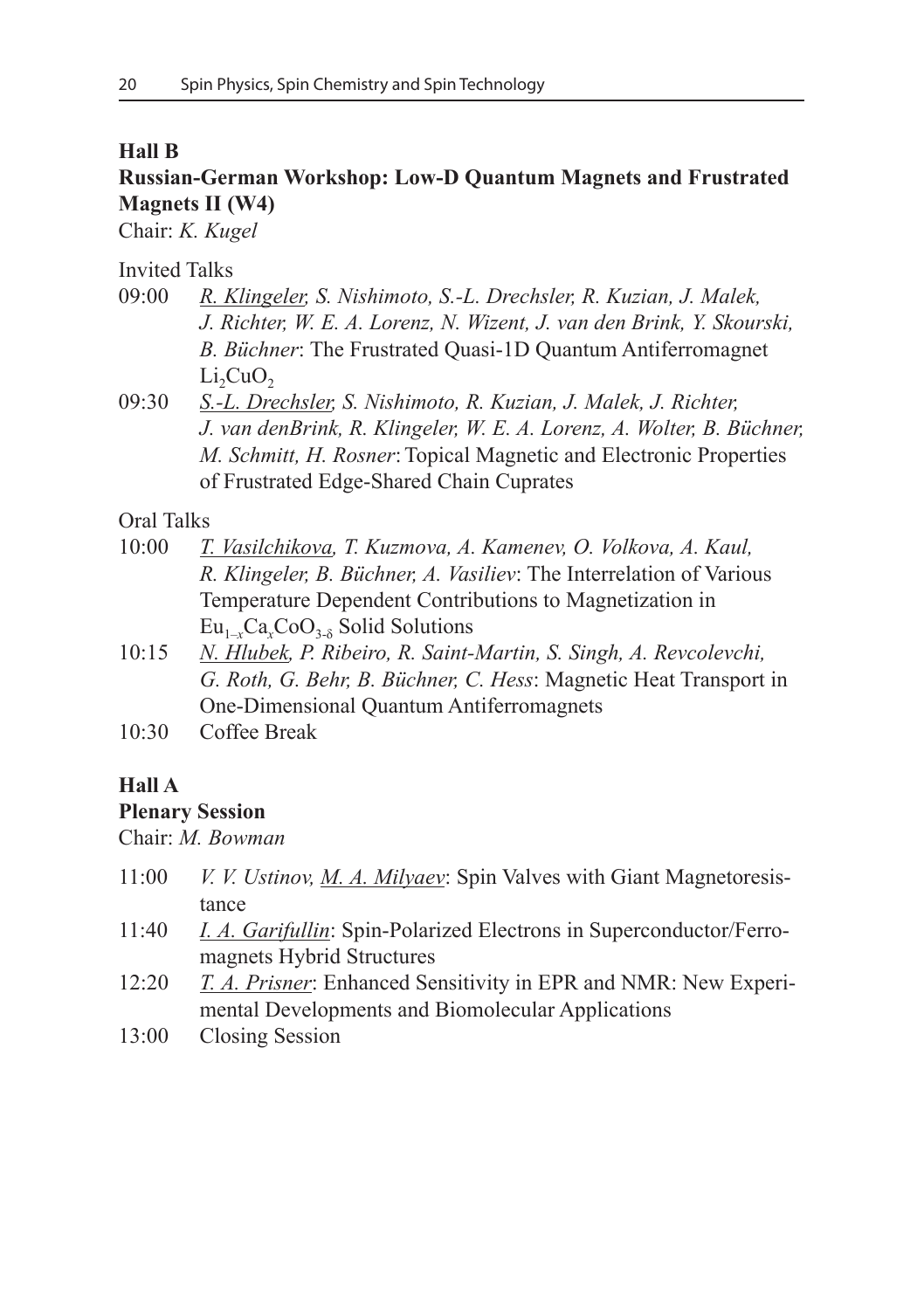#### **POSTER SESSION**

- 1. *M. M. Akhmetov, G. G. Gumarov, V. Yu. Petukhov, G. N. Konygin, D. S. Rybin, E. P. Zheglov*: Influence of Admixtures on the Formation of Paramagnetic Centers in Calcium Gluconate at Mechanoactivation
- 2. *A. Alfonsov, C. G. F. Blum, O. Volkonskyi, S. Rodan, D. Bombor, C. Hess, A. Wolter, S. Wurmehl, B. Büchner*: Optimization of Heusler Compounds via Control of the Relations between Structure and Physical Properties
- 3. *T. S. Altshuler, Y. V. Goryunov, A. V. Levchenko, A. N. Nateprov*: Electron Spin Resonance in Eu-Based Antiferromagnetic Compounds
- 4. *O. Antonova*: Influence of UV Irradiation on EPR and Optical Spectra of Tetraphenylborate Salts
- 5. *М. Bakirov, K. Salikhov, B. Bales*: EPR Investigation of Heisenberg Spin Exchange and Dipole Dipole Interactions in Diluted Free Radicals
- 6. *A. A. Bayazitov, K. S. Saikin, Ya. V. Fattakhov*: Transceiver System for NMR Tomography, Sensor "Joint"
- 7. *N. E. Domracheva, A. V. Pyataev, M. S. Gruzdev*: EMR Detection of Presumable Suhl's Instability in Magnetic  $\gamma$ -Fe<sub>2</sub>O<sub>3</sub> Nanoparticles Encapsulated into PPI Dendrimer
- 8. *R. M. Eremina, T. P. Gavrilova, D. V. Mamedov, I. V. Yatsyk, Ya. M. Mukovskii*: ESR Spectra in Monocrystal and Thin Film GdMnO
- 9. *M. L. Falin, V. A. Latypov*: Magnetic Resonance of the Rare-Earth Impurity Centers in CsCaF<sub>2</sub> Single Crystal
- 10. *M. L. Falin, K. I. Gerasimov, V. A. Latypov*: EPR and Optical Spectroscopy of the  $Tm^{2+}$  Ion in the  $KMgF_3$  Single Crystal
- 11. *B. Farrakhov, Ya. Fattakhov, M. Galyautdinov*: Dynamics of Recrystallization and Thermometry of a Implanted Semiconductor at Pulsed Light Irradiation Measured via Optical Diffraction Method
- 12. *Ya. V. Fattakhov, A. R. Fakhrutdinov, V. N. Anashkin, V. A. Shagalov, K. S. Saikin, M. K. Galyaltdinov, D. D. Gabidullin, N. M. Gafiyatullin, N. A. Krylatykh*: Low-Field Spectroscopic Studies of Magnetic Resonance Contrast Agents
- 13. *L. Gafiyatullin, L. Savostina, L. Mingalieva, Т. Ivanova, О. Turanova, G. Ivanova, А. Turanov, I. Ovchinnikov*: EPR, UV, and DFT Study of Spin-Crossover Complexes Fe(III) and Their Photoisomerizable Ligands
- 14. *N. M. Gafiyatullin, Ya. V. Fattakhov, N. A. Krylatykh, D. D. Gabidullin*: Gradient System Control Unit for MRI System "TMR-KFTI"
- 15. *R. T. Galeev*: EPR Line Shape of a System of Two Coupled Spins with Difference Rates of Transverse Relaxation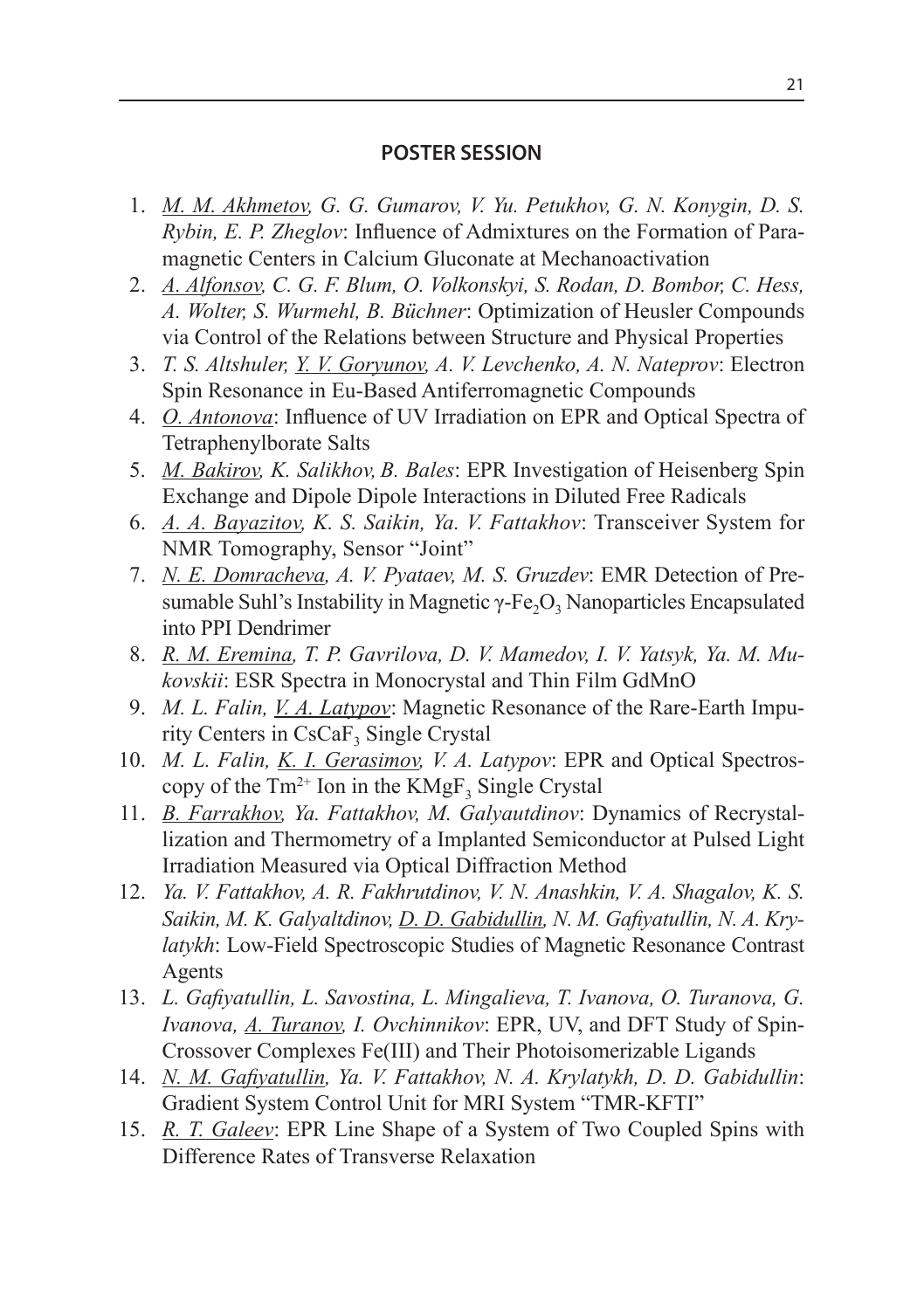- 16. *E. R. Galiakberova, R. T. Galeev, A. R. Fakhrutdinov*: The Calculation of Correctional System for the Basic Field of Magnetic Resonance Imaging with a Permanent Magnet
- 17. *T. P. Gryaznova, S. A. Katsyuba, M. Yu. Filatov, I. A. Bezkishko, V. A. Milyukov, O. G. Sinyashin*: Vibrational Spectroscopy and Quantum Chemical Computations as a Tool for Metal Spin State Diagnostics
- 18 *N. Hlubek, P. Ribeiro, R. Saint-Martin, S. Singh, A. Revcolevchi, G. Roth, G. Behr, B. Büchner, C. Hess*: Magnetic Heat Transport in One-Dimensional Quantum Antiferromagnets
- 19. *M. I. Ibragimova, A. I. Chushnikov, V. N. Moiseev, V. Yu. Petukhov, E. P. Zheglov*: Paramagnetic Proteins of Blood as Biomarkers of Malignant Neoplasm Anemia in Urogenital System
- 20. *K. L. Ivanov, S. E. Korchak, A. S. Kiryutin, A. V. Yurkovskaya, T. Köchling, H.-M. Vieth*: Coherent Transfer of Spin Hyperpolarization in Coupled Spin Systems at Variable Magnetic Field
- 21. *Yu. E. Kandrashkin*: Angular Dependence of ESEEM Signal in the Pair Spin Polarized Quartet–Radical
- 22. *I. T. Khairuzhdinov, K. M. Salikhov*: Computer Simulation of PELDOR Experiment for Three-Spin Systems
- 23. *S. S. Khutshishvili, T. I. Vakulskaya, S. A. Korzhova, T. V. Kon'kova, A. S. Pozdnyakov, T. G. Ermakova, G. F. Prozorova*: Determination of the Iron Oxides Nature in Polymeric Nanocomposites by EPR Spectroscopy
- 24. *A. B. Konov, K. M. Salikhov*: Manifestation of the Compensating Effect for the Self-Diffusion Coefficient of Molecules in Liquid Crystals
- 25. *K. Konov, R. Zaripov*: Improvement of Selective Hole-Burning Technique Using a Fast-Relaxing Paramagnetic Compound
- 26. *S. Krivenko*: Competition between the Crystal Field and Superexchange Interactions in the  $t_{2g}$  Orbital Mott Insulators
- 27. *N. Krylatykh, A. Fakhrutdinov, R. Khabipov*: Optimization of Device for Measuring of Magnetic Field Inhomogeneity
- 28. *G. S. Kupriyanova, A. P. Popov, A. Y. Zyubin, A. Orlova, E. Prokhorenko, A. Goykhman, P. Ershov*: The Problem of the Nano-Structures Diagnostics for the Needs of Spintronics by Magnetic Resonance Methods
- 29. *V. N. Lisin, A. M. Shegeda*: Zeeman-Switched Photon Echo in LuLiF<sub>4</sub>:Er<sup>3+</sup> and  $YLiF_4$ : $Er^{3+}$
- 30. *N. N. Lukzen, A. B. Doktorov, M. V. Petrova*: CPMG Echo Amplitudes with Arbitrary Refocusing Angle: Explicit Expressions, Asymptotic Behavior, Approximations
- 31. *S. Lvov, E. Kukovitsky*: ESR Study of Ternary Dilute Alloys Cu-Me-Er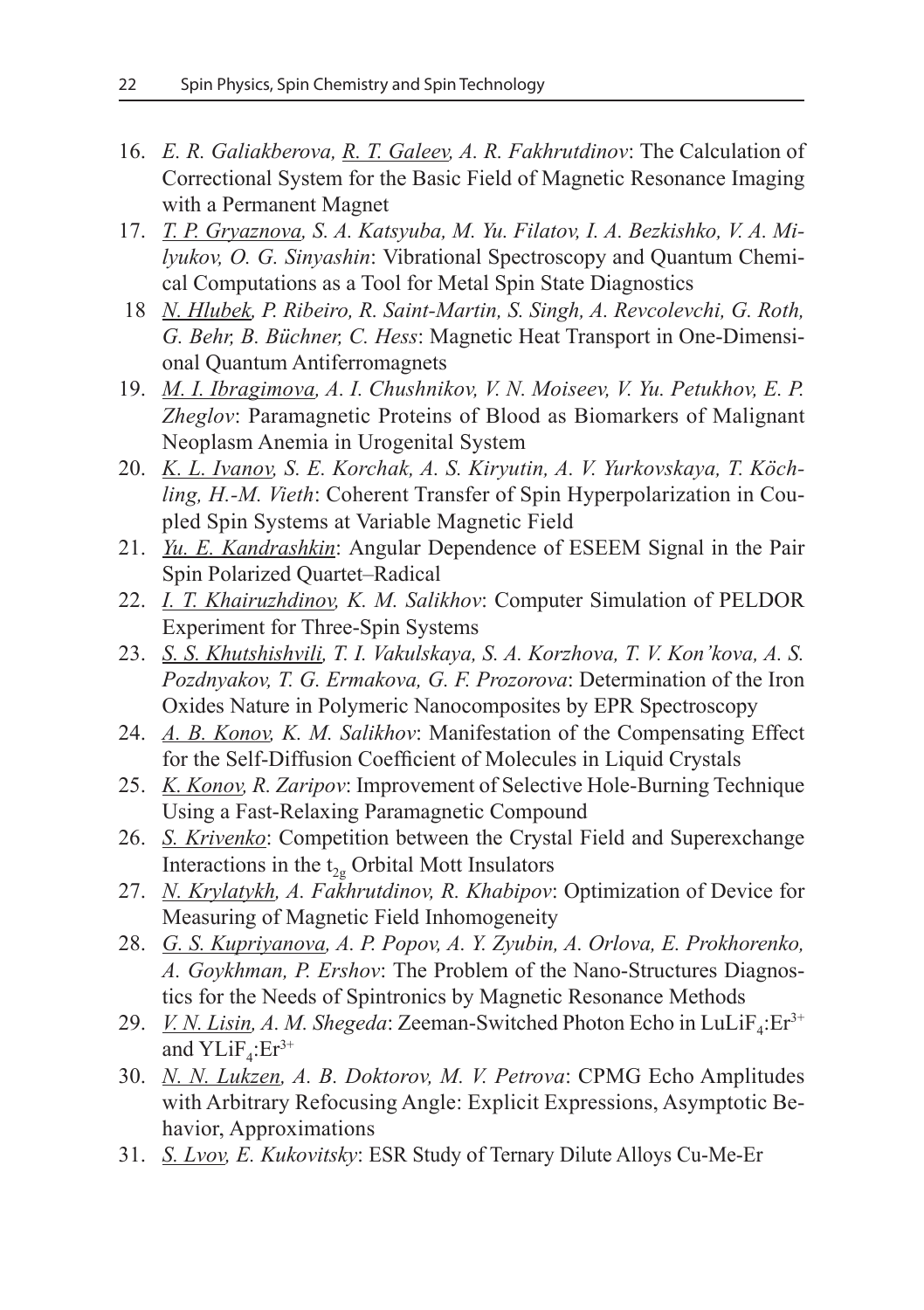- 32. *A. Lyubin, A. Zinovieva, A. Dvurechenckii*: Spin Properties of Electron in Two Dimensional Quantum Dot Arrays
- 33. *R. Mantovan, S. Vangelista, B. Kutrzeba-Kotowska, S. Cocco, A. Lamperti, G. Tallarida, D. Mameli, M. Fanciulli*: ALD/CVD Synthesis of Magnetic Tunnel Junctions
- 34. *L. V. Mingalieva, V. K. Voronkova, R. T. Galeev, A. A. Sukhanov, V. Chiornea, Gh. Novitchi*: EPR Investigation of Spin-Spin Interactions in  $[Fe(L)_{3}] [Cr_{2}(OH)(Ac)(nta)_{2}] \cdot nH_{2}O (L = phen, bpy)$
- 35. *I. R. Mukhamedshin, H. Alloul*: NMR Evidence for Charge and Orbital Order of Cobalt Ions in  $Na<sub>2/3</sub>CoO<sub>2</sub>$
- 36. *E. A. Nasibulov, K. L. Ivanov, L. V. Kulik*: Pulsed Reaction Yield Detected EPR of Radical Pairs. Theoretical Treatment
- 37. *I. A. Nurmamyatov*: Algorithm for Optimizing the Using of Contrast Agents in Low-Field MRI
- 38. *A. A. Obynochny, A. A. Sukhanov, V. R. Gorelik, V. F. Tarasov*: TR EPR Investigation of Excited State Anthraquinone/TEMPO Radical Complexes
- 39. *I. V. Ovchinnikov, T. A. Ivanova, O. A. Turanova, G. I. Ivanova*: Spin-Crossover Fe(III) Complexes with Light-Sensitive Properties
- 40. *I. V. Romanova, A. V. Egorov, S. L. Korableva, M. S. Tagirov*: 19F NMR and Local Fields in Double Rare-Earth Fluoride  $LiTbF<sub>4</sub>$
- 41. *A. A. Ryadun, V. A. Nadolinny, A. A. Pavluk*: EPR and Luminescence of  $Li<sub>2</sub>Zn<sub>2</sub>(MoO<sub>4</sub>)<sub>3</sub>$  Crystals Doped with Transition Metal Ions
- 42. *L. I. Savostina, G. M. Zhidomirov, M. Ya. Mel'nikov, I. D. Sorokin*: EPR Spectra and Quantum Chemistry Calculations of Structure and Magnetic Resonance Parameters of Methylsubstituted Radical Cations
- 43. *K. R. Sharipov, R. M. Eremina, L. V. Mingalieva, I. A. Fayzrahmanov, A. G. Badelin, A. V. Evseeva:* Investigations of  $La_{1-x}Sr_xMn_{0.925}Zn_{0.075}O_3$ (*x* = 0.075; 0.095; 0.115) Ceramics
- 44. *A. Sukhanov, V. Voronkova, A. Baniodeh, G. Novitchi, A. K. Powell*: EPR Investigation of the  $\text{Fe}_{2}^{\text{III}}\text{Dy}_{2}^{\text{III}}$  Coordination Clusters
- 45. *V. Tarasov, D. Akhmetzyanov, A. Konovalov, E. Zhiteitcev, E. Zharikov*: Structure and Magnetic Properties of Chromium Impurity Ions as Studied by Multifrequency EPR
- 46. *V. A. Ulanov, I. M. Safarov, M. M. Zaripov, G. S. Shakurov*: Unambiguous Determination of Spin-Hamiltonian Parameters of Low Symmetry Paramagnetic Centers with  $S_{\text{eff}} \geq 2$
- 47. *V. N. Verkhovlyuk, O. A. Anisimov*: Optically Detected ESR of Radical Ion Pairs Induced by Vacuum Ultraviolet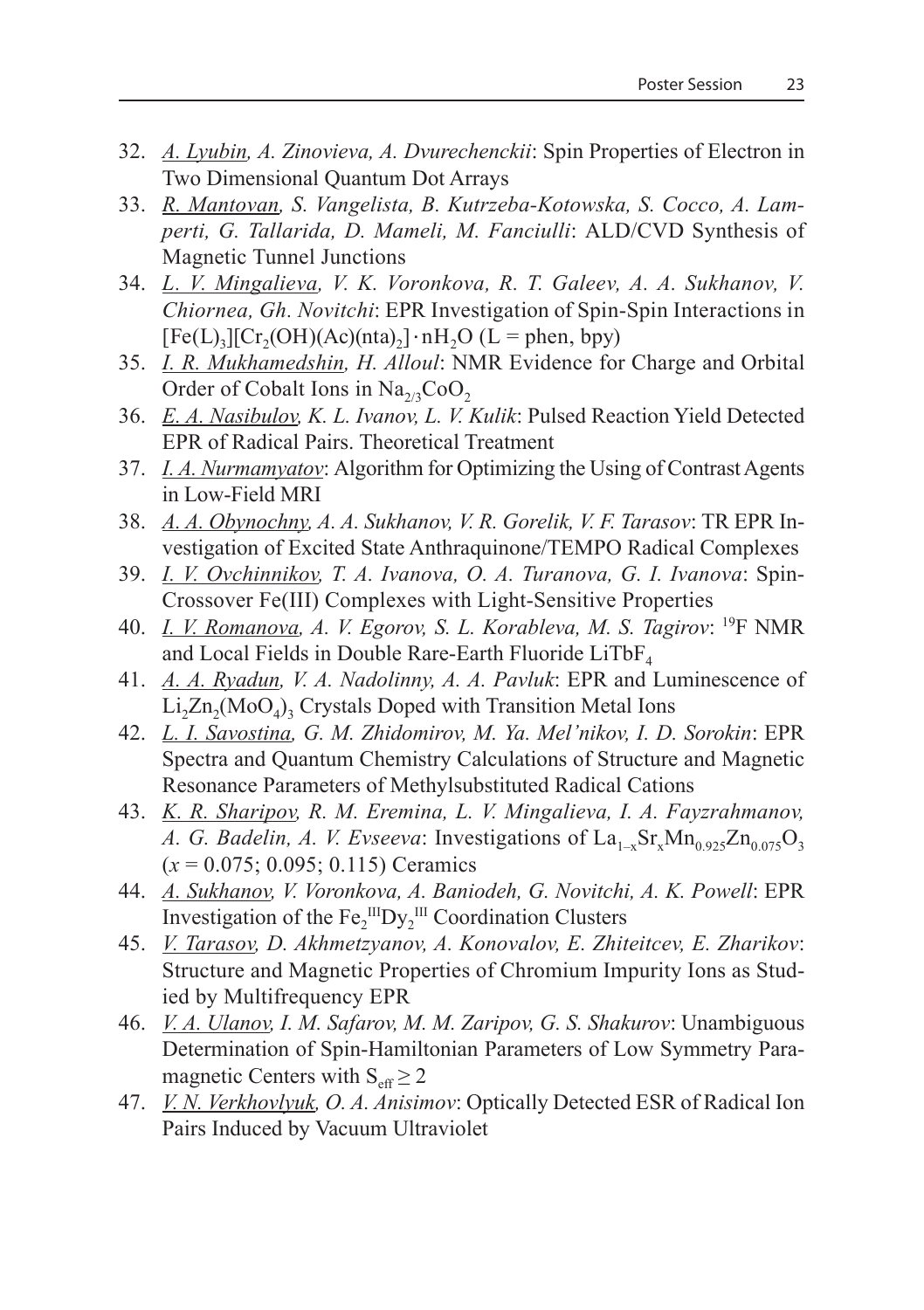- 48. *M. Volkov, K. M. Salikhov*: Application to the Electron Spins of Pulse Sequences Designed for the Nuclear Spins
- 49. *B. G. Yavishev*: ESR of P-Containing Substances in Electrochemistry and Biology
- 50. *S. V. Yurtaeva, V. N. Efimov, V. S. Iydin, Kh. L. Gainutdinov, G. G. Jafarova*: Magnetic Resonance of Crystalline Nanoparticles in Nervous Tissue of Snail
- 51. *S. V. Yurtaeva, V. N. Efimov, N. I. Silkin, A. A. Rodionov, M. V. Burmistrov, A. V. Panov, A. A. Moroshek*: Magnetic Resonance of Ferritin in Tumor Tissue
- 52. *L. N. Zalyalyutdinova, D. A. Nasybullina, A. Y. Sabirova*: Development of a New Approach to NMR Diagnostics of Malignant Tumors Using the Metal Compounds with Antineoplastic Activity
- 53. *L. N. Zalyalyutdinova, R. G. Yakhin, N. A. Samigullina, A. Y. Sabirova*: Paramagnetic Centers of Blood Plasma and Their Prognostic Value for Tumor Innidiation
- 54. *R. Zaripov, L. Kulik, K. Salikhov*: New Aspects of the Nanoscale Distance Measurement Using Pulse EPR
- 55. *T. Zinkevich, K. Saalwachter, D. Reichert, B. Reif, A. Krushelnitsky*: Investigation of Millisecond to Second Motions in Proteins Using Exchange NMR-**Spectroscopy**

© Казанский физико-технический институт, 2011

Редакторы: В. К. Воронкова, Л. М. Савостина; технический редактор О. Б. Яндуганова. Издательство "ФизтехПресс" КФТИ КазНЦ РАН, 420029, Казань, Сибирский тракт, 10/7, лицензия № 0325 от 07.12.2000.